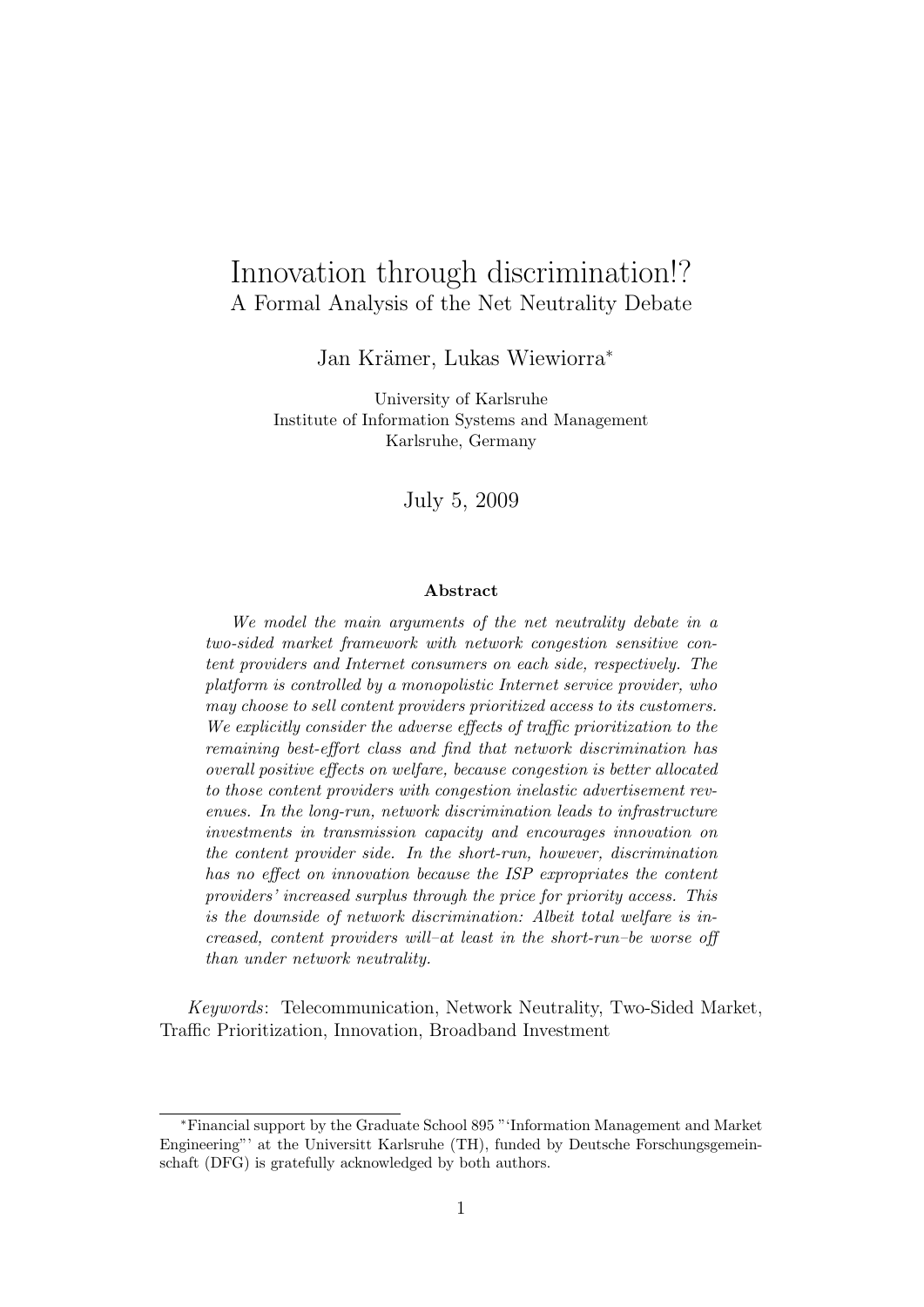## 1 Introduction

Without doubt, the Internet has become the central means of communications in almost all parts of the world and is virtually ubiquitously available, even in very remote areas. The Internet's popularity is in large due to the sheer endless number of available applications and services. The Internet not only accommodates all classical means of communications, such as telephony and video, but also an increasing number of new innovative services. The growing importance of the Internet is tightly intertwined with the innovations it has put forth. These innovations include new communications technology (e.g. instant messaging or video-on-demand), new business models (e.g. online retailing) and new forms of social interaction (e.g. social network-ing). It has been frequently argued<sup>[1](#page-1-0)</sup> that these innovations could only have emerged because the Internet provides an open, standardized and above all non-discriminatory platform. More precisely, the so-called end-to-end principle has always been a major design principle of the Internet. It postulates that all "intelligence" (e.g. new protocols) should be located at the edges of the network (i.e. the sending and receiving end), while the backbone network shall be kept dedicated to simply relaying data on a non-discriminatory basis via the Internet protocol (IP). In particular, the end-to-end principle allows for innovations at the edge of the network without requiring prior "consent" of any party controlling the backbone network. In this spirit, the most radical proponents of network neutrality, oppose violations of the end-to-end principle which may result in any sort of discrimination of data packets based on their origin, destination or content type (cf. e.g. [Crowcroft, 2007\)](#page-22-0). Discrimination of whatever sort is seen as a threat to the innovational spirit of the Internet, because it would preclude a level playing field for providers of new innovative services. In particular, there is a deep-grounded fear that innovation and investment incentives of Internet start-ups would be negatively distorted or even completely destroyed because well-established content providers could buy themselves a preferred treatment of their data and thereby foreclose entry of new firms. Under this view, it is argued that some of the currently successful services, such as peer-to-peer filesharing or voiceover-IP would not have been possible if the respective data packets were put at a disadvantage to traffic from established content.

On the contrary, opponents of net neutrality comment that discrimination is a necessary means in order to be able to cope with the increasing infrastructure requirements of new innovative services, e.g. with respect to bandwidth and latency. In this sense, discrimination has a positive annotation-and might even be welfare enhancing, because it explicitly enables entry of those content

<span id="page-1-0"></span><sup>&</sup>lt;sup>1</sup>In particular by consumer rights groups, such as <savetheinternet.com> or <openinternetcoalition.com>, and large content providers, such as Google, Yahoo and eBay (cf. e.g. [Google, 2009\)](#page-22-1), but also by academics (e.g. [Crawford, 2007\)](#page-22-2).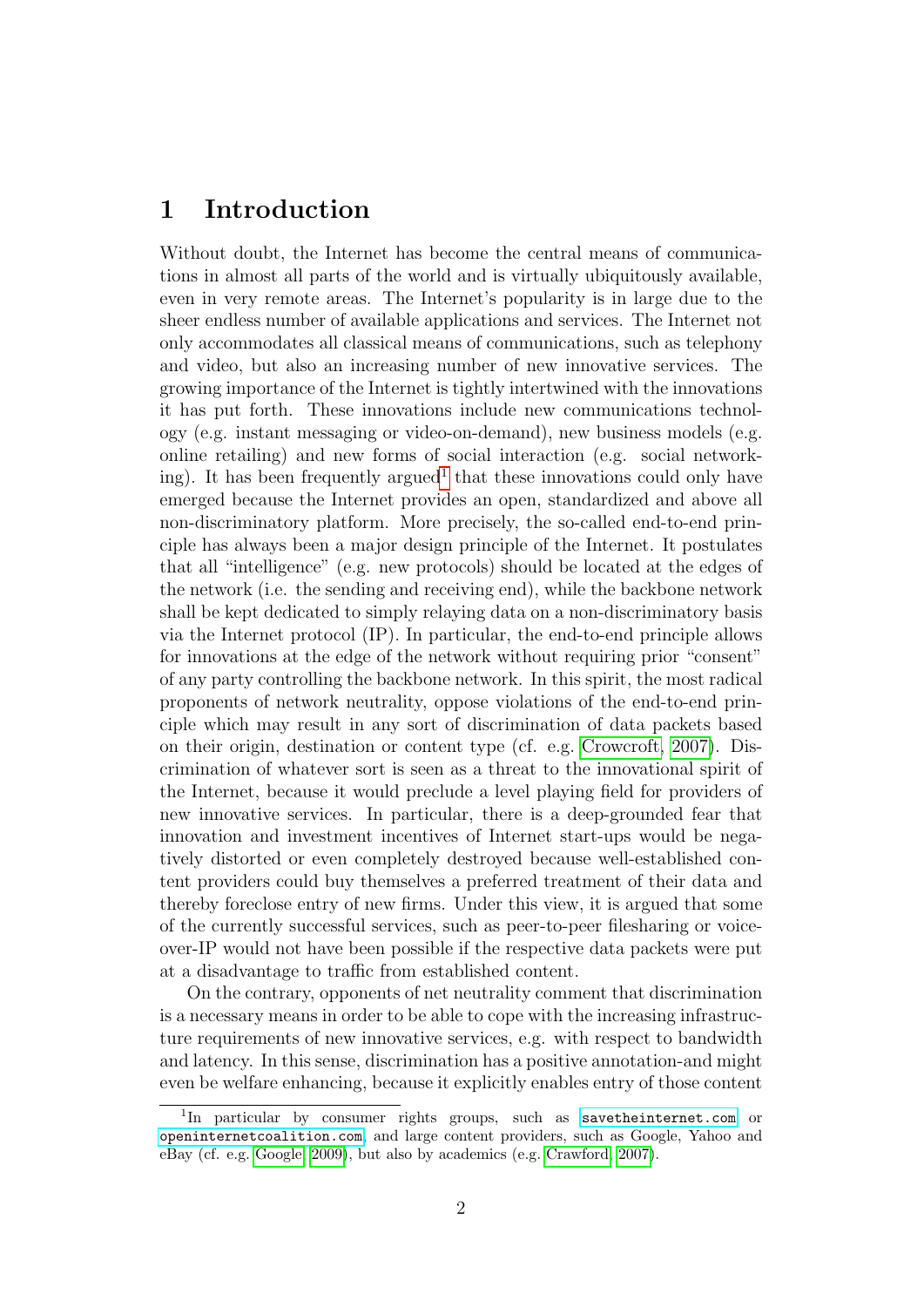providers who crucially hinge on bandwidth and latency requirements which the traditional net neutral best-effort Internet cannot provide (in the future). Consequently, under this view net neutrality might even hinder innovation, because innovative business models would be required to be sustainable under the best-effort domain.

Of course the arguments are much more multi-layered than can be described here. Many recent publications, especially from the law domain, have attempted to cover the relevant facets of the net neutrality debate. More formal analyses of the issue are rare, however. We attempt to isolate the formal arguments in order to shed some light on the effect of network discrimination on innovation and welfare.

The majority of Internet users pays a monthly fee, either as a flatrate subscription or based on time or volume, for accessing content and services on the Internet. Certainly, for each user the value of his Internet connection increases with the availability of more content providers. However, generally users are fairly reluctant to pay additionally for specific content or services [\(Dou, 2004\)](#page-22-3). The notion of a free-for-all Internet is still manifested deep in the minds of many and roots from the not-for-profit history of the early academically oriented Internet. Thus, for the most part content providers have to rely on online advertisement on their respective websites in order to generate revenues from their service offerings. Consequently, content providers value the presence of Internet users, because they will generate revenues through clicks on advertisements.

More formally, we capture this scenario by considering Internet users and content providers to be on one side of a two-sided market, respectively: The presence of users on one side of the market generates positive network externalities for content providers on the other side, and vice versa. Both sides are connected through an Internet service provider (ISP) who "controls" the market in the sense that he sets the terms of access for users and content providers strategically. Users are always charged a linear price for accessing the Internet. Under a neutral network regime, with a single best-effort data transmission service, the ISP does not charge the content provider in the market. Under a discriminatory regime, the ISP offers the content providers the additional option to buy priority access to the Internet for an extra charge. The content providers who exercise this option will be provided with a priority transmission service which enqueues request to their websites ahead of those request to websites of content providers in the best-effort class.

We investigate the effects of such discriminatory practice in the short-run and in the long-run. In the short-run, when the ISP's transmission capacity is fixed, network discrimination has at least two different effects.

On the one hand, speeding up some traffic will unmistakably lead to a reduction of average transmission speed in the best-effort class. Thus, those content providers who are not willing to pay for priority access are put at a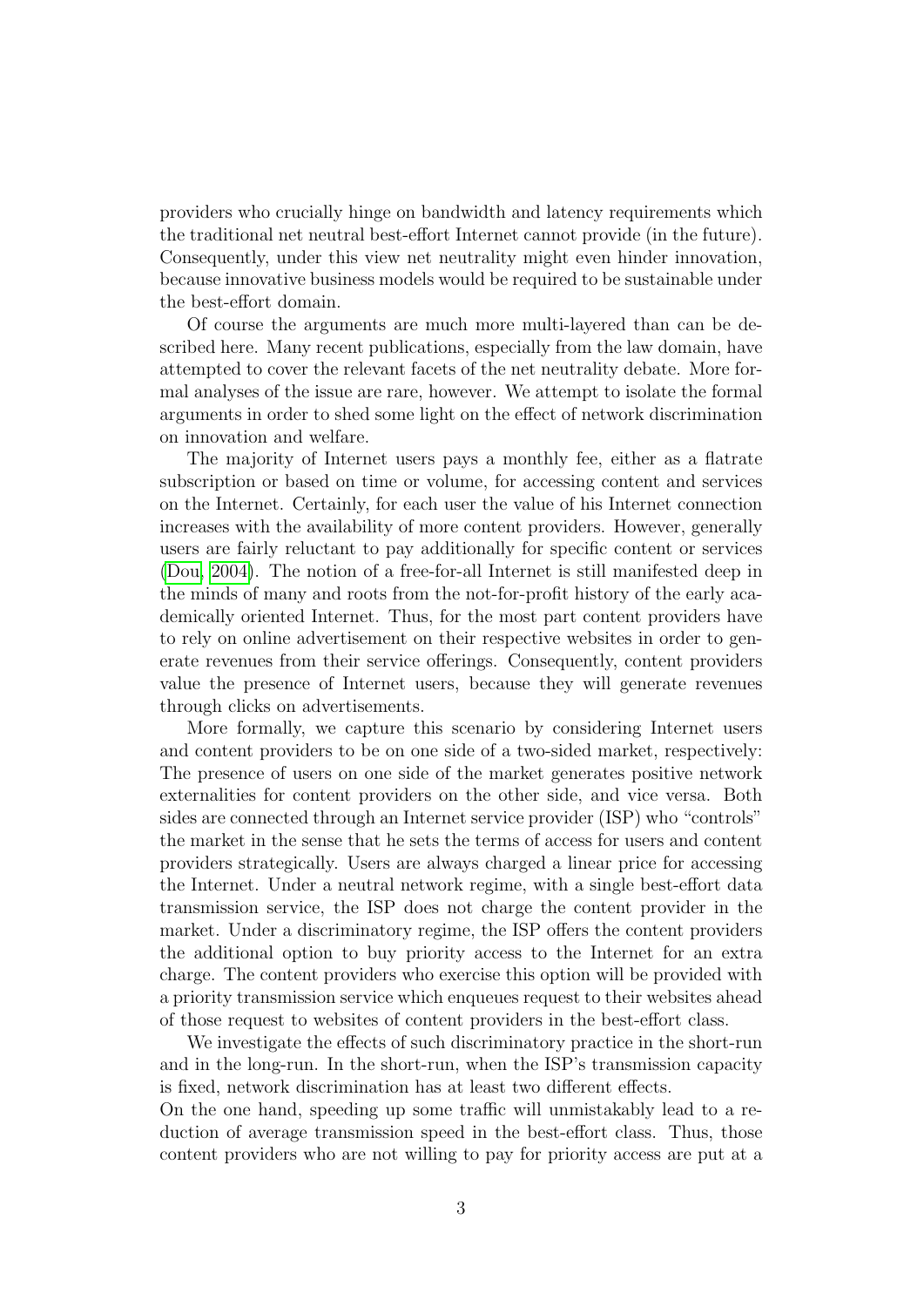disadvantage twice: First, from the speeding up of other providers' content and second from the slowing down of their own content. This disadvantage lies at the heart of the concern of network neutrality proponents.<sup>[2](#page-3-0)</sup>

On the other hand, the business model of some content providers will be more sensitive to transmission quality<sup>[3](#page-3-1)</sup> than that of other providers. For example, a content provider who offers an on-demand video streaming service is certainly more sensitive to network congestion than a simple e-mail service provider. Consequently, when a content provider's service cannot be reliably offered such that the users' experience is unsatisfactory, online advertisement revenues will decline, possibly up to the point where the content provider is forced out of business. This argument is therefore in favor or network discrimination, because it would actually allow for entry of innovative, transmission quality demanding services.

Under some further assumptions, we formally investigate which one of the two arguments has more impact under a discriminatory network regime. Our main finding is that in the long-run network discrimination will lead to more innovation. Furthermore, we compare the overall welfare effects of discriminatory practice with respect to a network neutral regime and find that network discrimination is generally welfare enhancing. This is because congestion is better allocated to the congestion insensitive content providers, while providing some congestion relief to the content providers with congestion sensitive business models. However, all content providers are worse off under network discrimination because this efficiency gain is fully appropriated by the ISP through the welfare-neutral priority charge.

Finally, we explicitly compare the ISP's long-run incentive to invest into infrastructure (i.e. transmission capacity) under both network regimes. On the one hand, it can be argued that a network neutral regime provides the best incentives for network investment, because ISPs can only charge users higher prices for access if there is a wide variety of content available. Content

<span id="page-3-0"></span><sup>&</sup>lt;sup>2</sup>In this paper we abstract from any form of direct service discrimination. Examples for such anti-competitive behavior would be the actual case of mobile phone operators blocking VoIP transmissions in their wireless networks [\(Hahn et al., 2007\)](#page-22-4) or the degradation of traffic flows of certain protocols, such as P2P, in backbones of large Internet service providers. In our model every service provider can buy priority access on the same conditions and discrimination does not correspond to exclusion of services based on anticompetitive behavior. However, it shall be annotated that presently no generally accepted definition of net neutrality exists. For example, at the other extreme end, some net neutrality proponents regard only anti-competitive discrimination of specific services as a violation to net neutrality. In this line, Tim Berners-Lee, founder and director of the World Wide Web Consortium (W3C) argues: "If I pay to connect to the Net with a certain quality of service, and you pay to connect with that or greater quality of service, then we can communicate at that level." [\(Berners-Lee, 2006\)](#page-22-5). In our view, which is in line with the more formal literature, such practice would clearly violate net neutrality.

<span id="page-3-1"></span><sup>3</sup>For expositional simplicity, in the following we will often use "speed" or "congestion" as a proxy for different transmission quality measures, such as bandwidth, latency or jitter.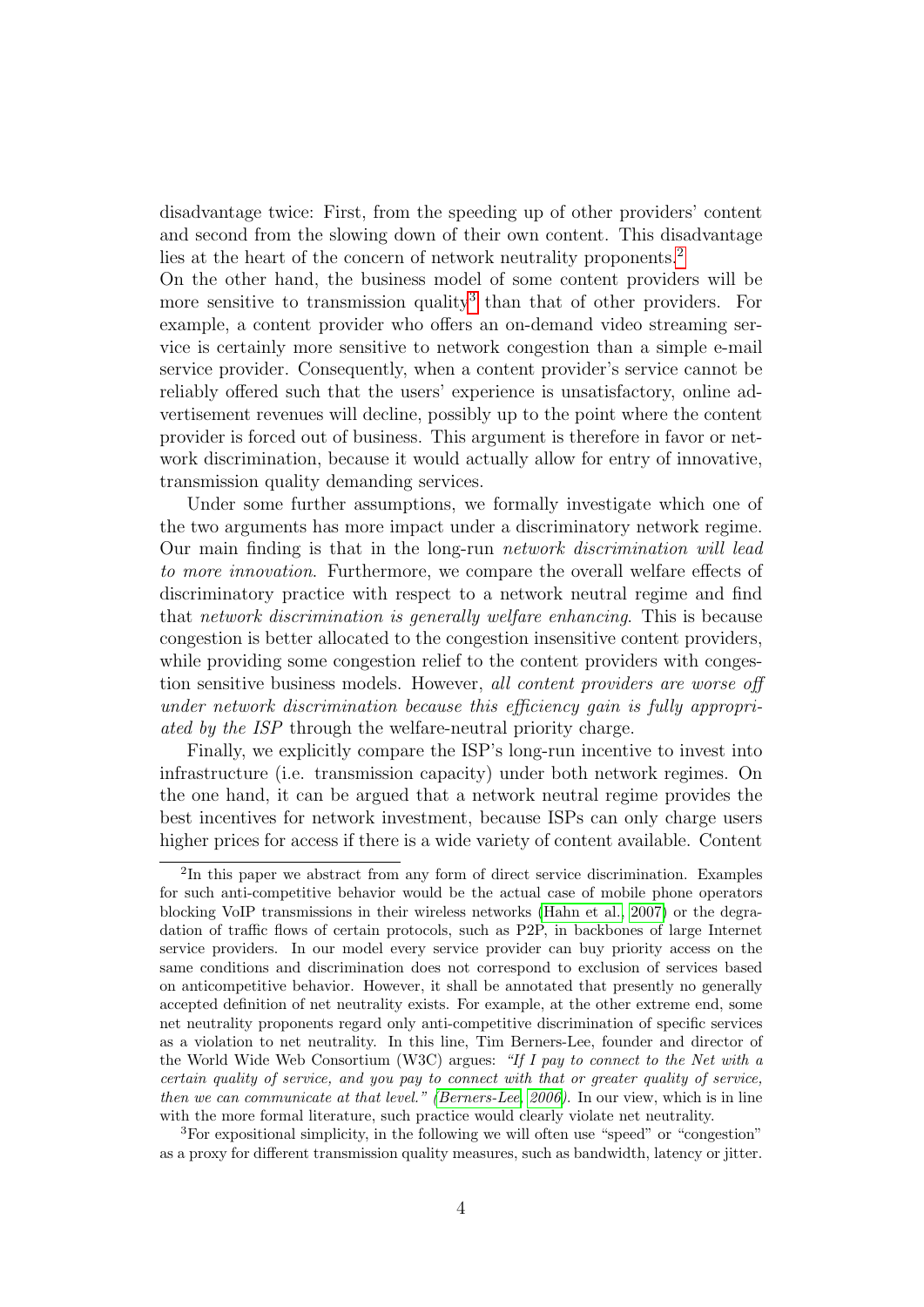providers, on the contrary, will only be available if the best-effort transmission capacity is sufficient for their business models. Indeed, currently ISPs generally engage in costly overprovisioning of transmission capacity in order to accommodate for the most transmission-quality-demanding content providers in peak times. On the other hand, it seems logical that ISPs have an increased incentive to upgrade their infrastructure under a discriminatory regime, because then they can make the most demaning content providers pay for it.[4](#page-4-0) Again, there are arguments in favor of either regime and the overall effect is unclear ex-ante. Our formal analysis reveals that ISPs have a stronger incentive to invest into network infrastructure under a discriminatory regime.

The remainder of this article is structured as follows. In Section [2](#page-4-1) we compare our model assumptions and results to related work. In Section [3](#page-6-0) the formal model is laid out and in Section [4](#page-11-0) the short-term effects of network discrimination are considered. In Section [5](#page-17-0) we consider the long-term effects of a discriminatory regime with respect to infrastructure investment incentives. We conclude in Section [6](#page-21-0) by summarizing our results and providing some policy advice.

## <span id="page-4-1"></span>2 Related Work

With only few notable exceptions, the net neutrality debate has thus far been characterized by rather emotional and rhetorical publications, mostly coming from the law domain (e.g. [Faulhaber and Rasmussen, 2006;](#page-22-6) [Yoo, 2005;](#page-22-7) [Wu, 2005\)](#page-22-8). Within the more formal strand of the literature, [Choi and Kim](#page-22-9) [\(2008\)](#page-22-9) take an interesting approach, because they embody standard results from queuing theory in order to precisely model the relationship between priority and best-effort traffic. In our model, we will follow the same approach. However, the focus of [Choi and Kim](#page-22-9) differs from ours. The authors investigate the effect of network discrimination among two competing content providers in a standard Hotelling model. It is assumed that customers dislike congestion and visit one of the two content providers exclusively. In reverse, the content providers can improve their competitive position by purchasing priority access from a monopolistic ISP. The hitch is, that the ISP will sell priority access only to one of the two content providers. The authors have to make this unconventional assumption, because otherwise the content providers engage in a prisoners' dilemma such that both end up purchasing the priority access: Clearly, individually each content provider prefers the priority access if the other remains in the best-effort class. But if both ex-

<span id="page-4-0"></span><sup>4</sup>Even if transmission capacity is not augmented, a discriminatory network regime might still be welfare enhancing because it avoids some of the the wasteful overprovisioning by alleviating congestion for the most demanding content providers when needed.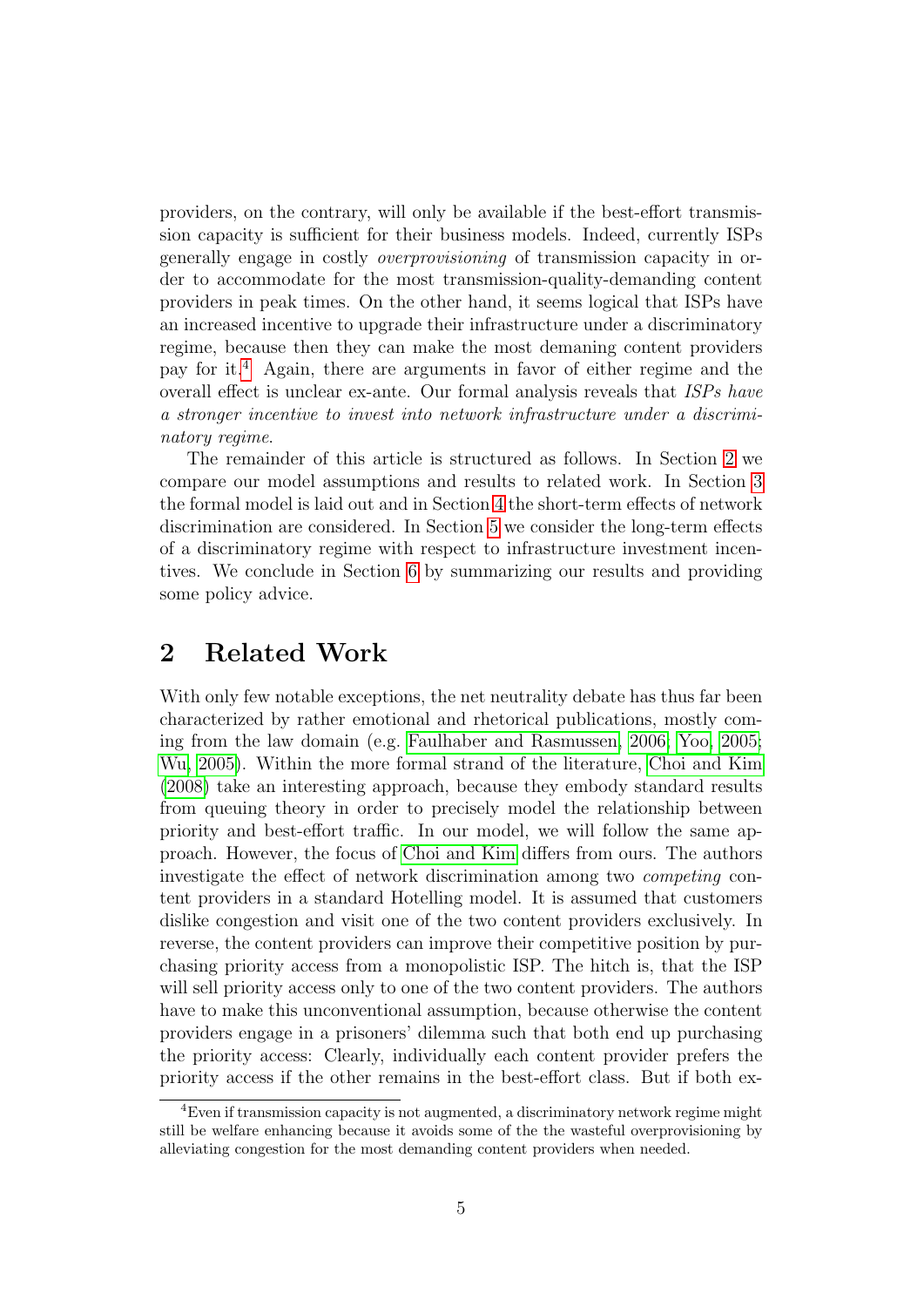ercise this option neither gains an advantage and the price paid for priority access is forfeited. Furthermore, in order to resolve the arising coordination problem, i.e. which of the two content providers is awarded the priority access, Choi and Kim assume cost asymmetry between the two competitors, such that only the "low cost" provider can win the bargaining process with the ISP. The authors find that the content provider with the priority access obtains a larger market share and consumers have to pay a lower access fee under the discriminatory regime. In the short-run the overall effect of discrimination on welfare is ambiguous. On the one hand, consumers pay less for network access, but on the other hand, overall Hotelling transportation costs are higher. In the long-run, the ISP's investment incentives are held in check by two competing effects, which the authors call "rent extraction" and "network access fee" effect. The rent extraction effect provides the ISP with incentives to keep capacity scarce because this allows him to extract more of the content providers' rent. On the contrary, by the network access fee effect the ISP would like to extend capacity, such that he can charge consumers more for network access.

[Economides and Tag](#page-22-10) [\(2008\)](#page-22-10) analyze the effect of priority access in a network discriminatory regime by considering a two-sided market model, very much like ours. On one side of the market, there is a continuum of non-rivalry content providers and, on the other side of the market, there is a continuum of consumers. Each side experiences positive network externalities through the presence of the other side. However, the authors do not consider a discriminatory regime in the sense that some content providers are prioritized over others. In their model, abandoning neutrality means that the platform owner charges a lump-sum fee for access to his network. They find that for a wide range of parameter values the incentives of the platform owner and a social planner are not aligned. Charging content providers for access leads to reduced market entry and consequently less externality to the consumer side. This, in turn, leads to a lower access charge, such that more consumers enter the market. The authors find that total welfare is higher under network neutrality, because content providers are the only party loosing from abandoning neutrality. This finding carries over to an extension with two ISPs, which makes them conclude that their results are robust under a certain level of competition.

Finally, [Hermalin and Katz](#page-22-11) [\(2007\)](#page-22-11) model network neutrality in a twosided market as product line restrictions to the quality decision problem of the ISP. In contrast to our results they find that net neutrality regulation can drive out content providers from the market. Content providers who purchased a low-quality variant from the ISP will be excluded if there is only one single quality available. In their model, the overall welfare implications of neutrality regulation are very often negative. However, the authors do not check for investment incentives of the ISP and therefore the model is static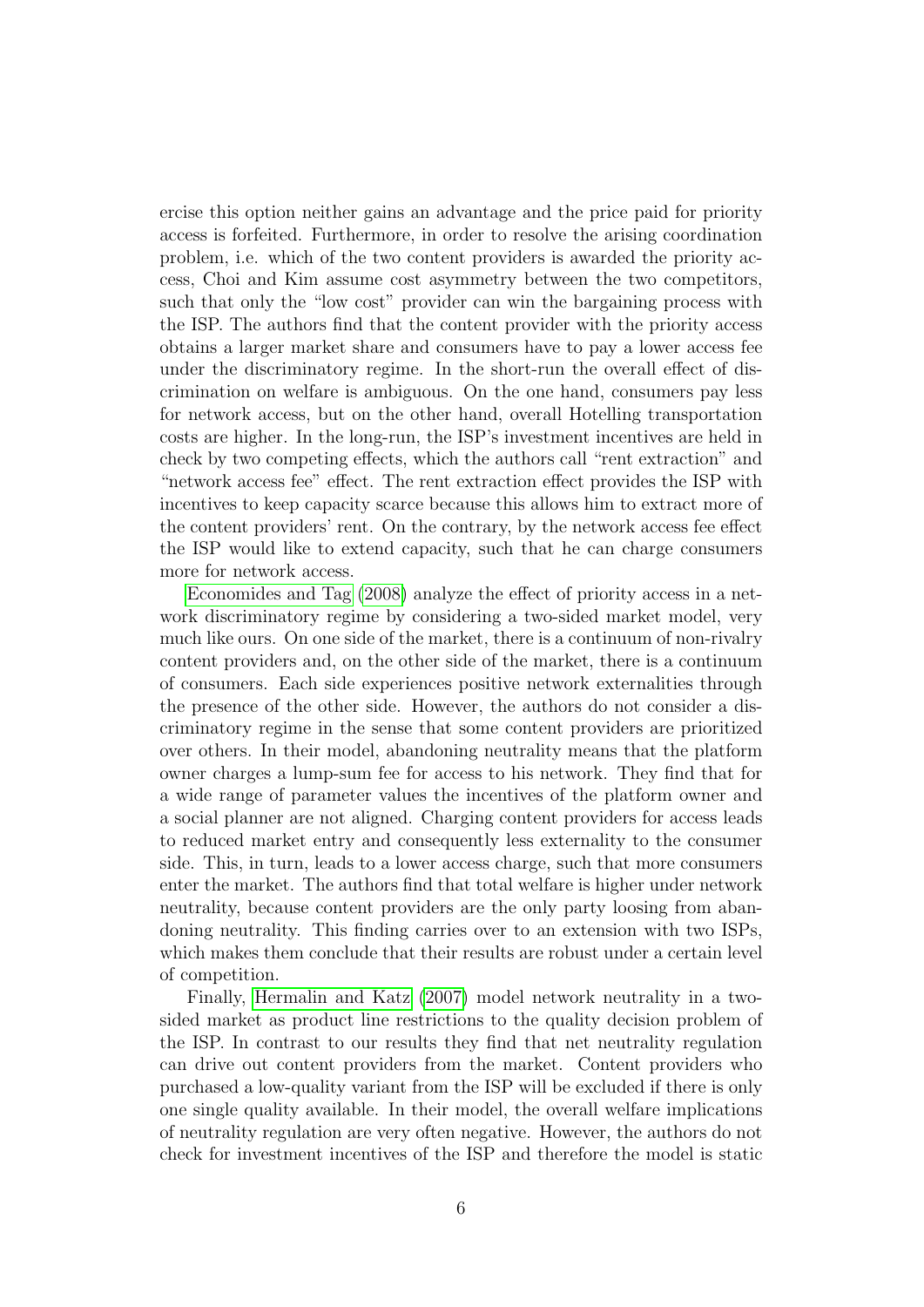in its nature.

Our model complements previous work in this strand of the literature because we explicitly consider the adverse effects of traffic prioritization to the remaining best-effort class in a two-sided market model. Thereby, our focus is to study the effect of network discrimination on innovation and infrastructure investment.

## <span id="page-6-0"></span>3 The Model

We model the Internet as a two-sided market, with content providers (CP) on one side and Internet consumers (IC) on the other side, each of which value an increasing presence of the other side and dislike network congestion. In order to be able to isolate the arguments of the net neutrality debate we abstract from the full complexity of networks forming the Internet and consider a single monopolistic Internet service provider (ISP) providing access to consumers and content providers, respectively.

Internet service provider: The ISP controls the two-sided market through a number of variables which he sets strategically. First, he charges an access fee, a, from connected consumers. Under a network neutral regime, the consumer access fee is the only source of revenue for the ISP. As will be described below, both consumers and content providers dislike network congestion. The level of network congestion is captured by consumers' average waiting time for content,  $w$ , which is again controlled by the ISP through his choice of transmission capacity,  $\mu$ . The ISP therefore faces the following basic tradeoff: On the one hand, he has an interest to reduce congestion, because this draws more content providers and consumers onto the platform, which in turn increases revenues from access. On the other hand, an increase of the participants on either side of the market will ceteris paribus increase congestion, which can only be counteracted by a costly increase of transmission capacity. Therefore, under a neutral network regime, ISP's long-run profit is<sup>[5](#page-6-1)</sup>

$$
\Pi_l^N = \alpha a - k\mu,\tag{1}
$$

where  $\alpha$  and k denote the share of consumers subscribing in equilibrium and the marginal costs of capacity expansion, respectively. Under a discriminatory network regime, the ISP has an additional source of revenue, which

<span id="page-6-1"></span> ${}^{5}$ Throughout this paper, the network neutral regime is indicated by the superscript N, whereas superscript  $D$  denotes the network discriminatory regime. Moreover, subscript  $s$ and l denote short-run and long-run incentives, respectively.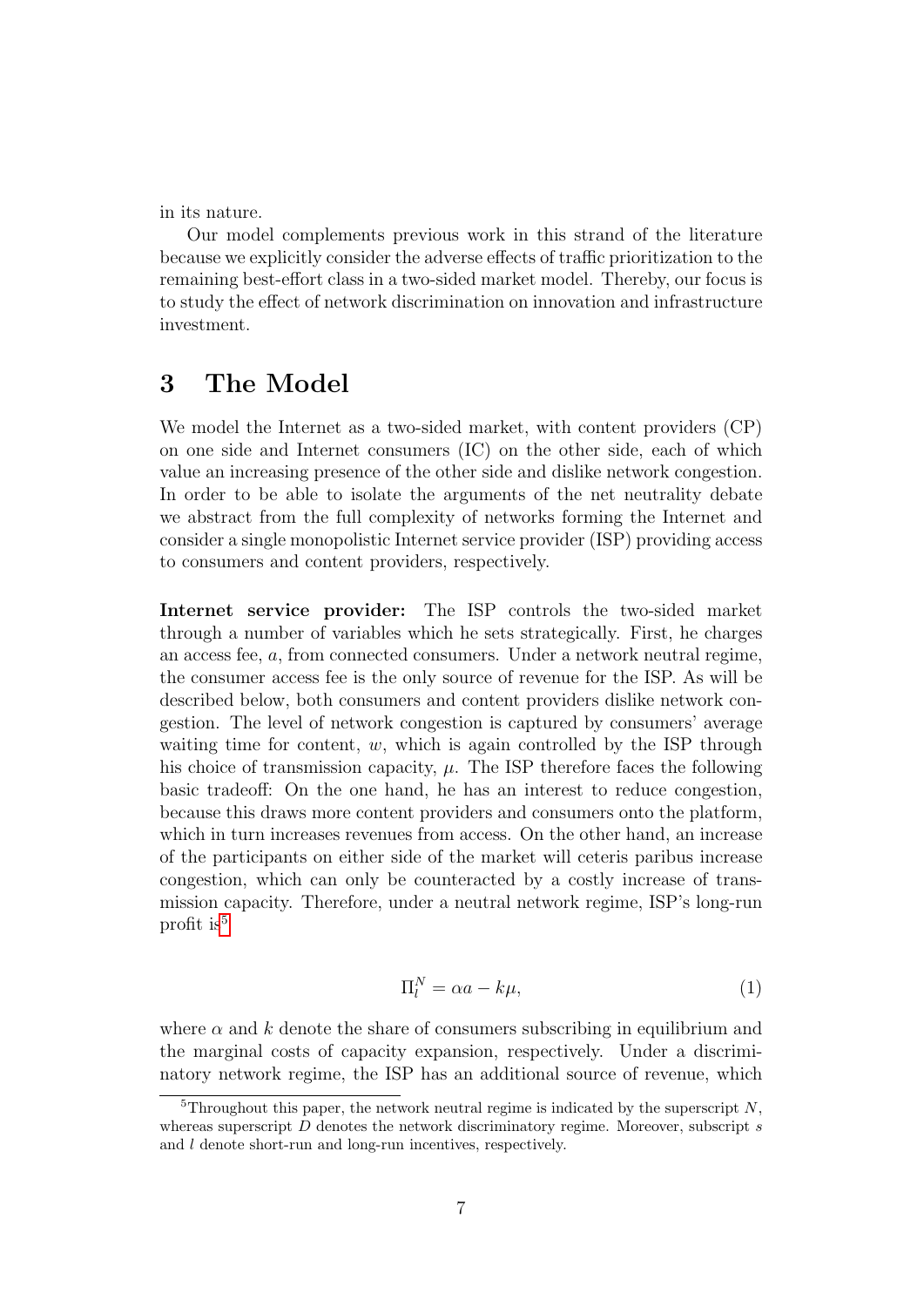stems from selling priority access (i.e. access with lower congestion) for a price of p to those content providers requiring it. More precisely,

$$
\Pi_l^D = \alpha a + \beta \bar{\theta} p - k\mu,\tag{2}
$$

where  $\beta$  is the share of content providers buying priority access and  $\hat{\theta}$  denotes the total mass of active content providers.

In the short-run, the ISP's previous investment decisions into transmission capacity are sunk, so that  $\mu$  can be considered an exogenous variable which is irrelevant for profit maximization. Thus, short-run ISP profits are

<span id="page-7-3"></span>
$$
\Pi_s^N = \alpha a \tag{3}
$$

$$
\Pi_s^D = \alpha a + \beta \bar{\theta} p. \tag{4}
$$

Content Providers: Whatever service content providers offer, they provide it for free and receive revenues only indirectly through online advertise-ments.<sup>[6](#page-7-0)</sup> In the model, a content provider's advertisement revenue will depend on the gross advertisement revenue per unit of traffic, the average received traffic per user, and the individual sensitivity of his business model. More specifically, consider that a content provider receives a gross advertisement revenue of  $r$  per unit of traffic.<sup>[7](#page-7-1)</sup> It is assumed that every content provider has an individual business model with an innate sensitivity to congestion. As argued before, the parameter reflects how crucial the quality of the transmission service is to the success of the individual online business. We differentiate this sensitivity through the parameter  $\theta$  which is uniformly distributed on the unit interval. Depending on the individual congestion sensitivity,  $\theta$ , and the current level of network congestion,  $w$ , a content provider's advertisement revenue is diminished by  $\theta w$ , such that net advertisement revenue per unit of traffic becomes  $r - \theta w$ .

Regarding the received traffic, we make two fundamental assumptions for simplification of the analysis:<sup>[8](#page-7-2)</sup>

- Each content provider receives the same amount of traffic from each user, namely  $L$ . It is independent of a content provider's business model and consequently its innate sensitivity to network congestion.
- Each content provider's service is unique and therefore content providers are not in competition for traffic. Each content provider receives traffic of L per user, independent of the number of other content providers currently in the market.

<span id="page-7-0"></span><sup>&</sup>lt;sup>6</sup>In particular, this means that we rule out the possibility of content providers charging consumers directly for access to their content.

<span id="page-7-1"></span><sup>&</sup>lt;sup>7</sup>One might think of  $r$  as revenue-per-click, for example.

<span id="page-7-2"></span><sup>8</sup>We will comment on the model's sensitivity to these assumptions in Section [6.](#page-21-0)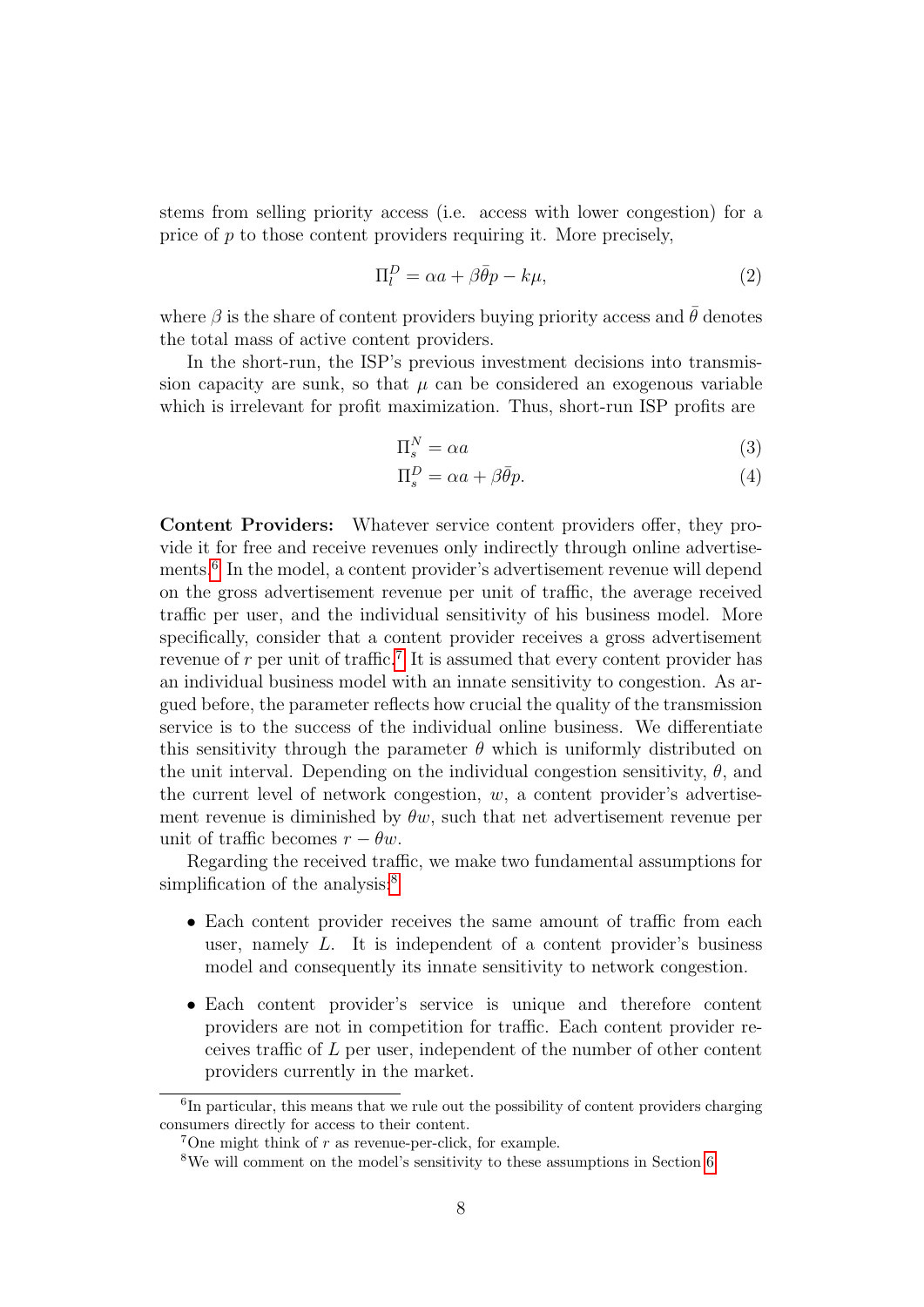Put together, under network neutrality, each content provider's profit is

<span id="page-8-1"></span>
$$
U_{CP}^{N}(\theta) = \begin{cases} (r - \theta w^{N}) \alpha L & \text{if active} \\ 0 & \text{if inactive.} \end{cases}
$$
 (5)

Notice, that a content provider's profit will also depend on the overall level of network congestion. In a discriminatory regime, differences in profit will therefore depend on the change of congestion level and, if applicable, on the additional price paid for priority treatment. Profits are

$$
U_{CP}^{D}(\theta) = \begin{cases} (r - \theta w_1^D)\alpha L - p & \text{if active with first priority service} \\ (r - \theta w_2^D)\alpha L & \text{if active with best-effort service} \\ 0 & \text{otherwise.} \end{cases}
$$
(6)

As will be seen in detail later, it holds that  $w_1^D < w^N < w_2^D$ . Under a discriminatory regime, the content provider who is indifferent between choosing the priority and the best-effort transmission service is denoted by  $\tilde{\theta}^D$ . Furthermore, in both regimes, the content provider who is indifferent between becoming active and staying out of the market is characterized by a congestion sensitivity of  $\theta$ . Recall that  $\theta$  is normalized to the unit interval, such that  $\theta$  also reflects the mass of all active content providers. Thus, the share of content providers choosing priority service under a discriminatory regime is given by

<span id="page-8-3"></span><span id="page-8-2"></span>
$$
\beta \equiv 1 - \frac{\tilde{\theta}^D}{\bar{\theta}^D},\tag{7}
$$

for which obviously  $0 < \beta < 1$  must hold. Finally, see that the share of consumers connected in equilibrium,  $\alpha$ , generates positive externality on the content providers' profit.

Network Congestion: Network congestion is measured through the consumers' average waiting time following a content request. In particular, like [Choi and Kim](#page-22-9) [\(2008\)](#page-22-9), we employ a  $M/M/1$  queuing model to fix ideas on the relationship between average waiting time, network traffic and capacity.[9](#page-8-0)

<span id="page-8-0"></span><sup>&</sup>lt;sup>9</sup>The  $M/M/1$  queuing model assumes that (i) service requests arrive according to a Poisson process (i.e. arrivals happen continuously and independently of one another),  $(ii)$ service time is exponentially distributed (i.e. request coming from a Poisson process are handled at a constant average rate) and  $(iii)$  that service requests are processed by a single server. Furthermore it is assumed that the length of the queue as well as the number of users is potentially infinite. This model is standard and considered to be a good proxy for actual Internet congestion.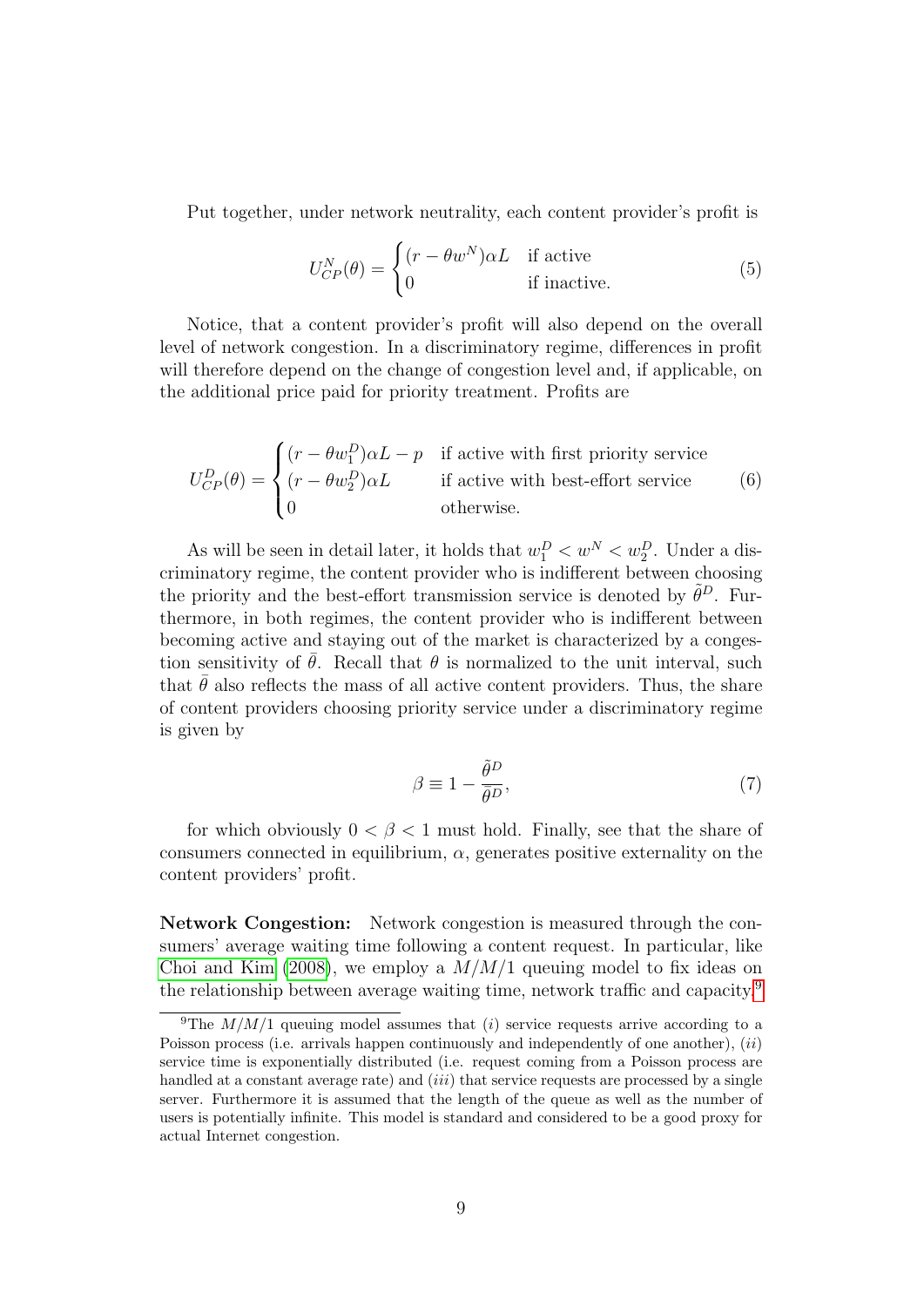Under a network neutral regime, i.e if all packets are treated equally independent of origin or destination, the  $M/M/1$  model predicts that each consumer has an expected average waiting time of

<span id="page-9-2"></span>
$$
w^N = \frac{1}{\mu - \lambda}.\tag{8}
$$

Therein  $\mu$  represents the average rate at which service requests are handled, which is interpreted as the overall transmission capacity here; whereas  $\lambda$ denotes the average rate at which consumers' aggregate content requests arrive at the ISP, which is interpreted as network traffic:

$$
\lambda = \alpha \bar{\theta} L,
$$

i.e. network traffic will depend on the share of connected consumers,  $\alpha$ , the mass of available content providers,  $\bar{\theta}$ , and L, which denotes the average traffic of each user per content provider.<sup>[10](#page-9-0)</sup> As explained before, we thereby make two important assumptions concerning the generation of traffic on the consumers side. First, each consumer generates more traffic as the number of content providers increases. Second, traffic generation grows linearly with the number of content providers.

Under a discriminatory regime, content providers are offered the choice between a priority and a best-effort transmission service. In the  $M/M/1$ model this translates to introducing an additional queue which handles the request of the content providers in the priority class and which is processed ahead of the queue for the best-effort class. In this vein, the classical results of the  $M/M/1$  queuing model represent the average waiting time in the priority class,  $w_1^D$ , and the best-effort class,  $w_2^{D,11}$  $w_2^{D,11}$  $w_2^{D,11}$ 

<span id="page-9-4"></span>
$$
w_1^D = \frac{1}{\mu - \beta \lambda} \tag{9}
$$

<span id="page-9-5"></span>
$$
w_2^D = \frac{\mu}{\mu - \lambda} w_1^D \tag{10}
$$

It is easy to see, that relation

<span id="page-9-3"></span>
$$
w_1^D < w^N < w_2^D \tag{11}
$$

<span id="page-9-0"></span><sup>&</sup>lt;sup>10</sup>More precisely,  $\lambda = \int_{y=0}^{\alpha} \int_{x=0}^{\bar{\theta}} L dx dy = \alpha \bar{\theta} L$ . As will be seen later, the consumer side will always be covered in equilibrium due to its homogeneity, i.e.  $\alpha = 1$  and thus gross traffic will be  $\lambda = \bar{\theta}L$ .

<span id="page-9-1"></span><sup>&</sup>lt;sup>11</sup>Remember that service providers are equally frequented by consumers and therefore the proportion of providers buying priority access is determined by the waiting time in the two service classes.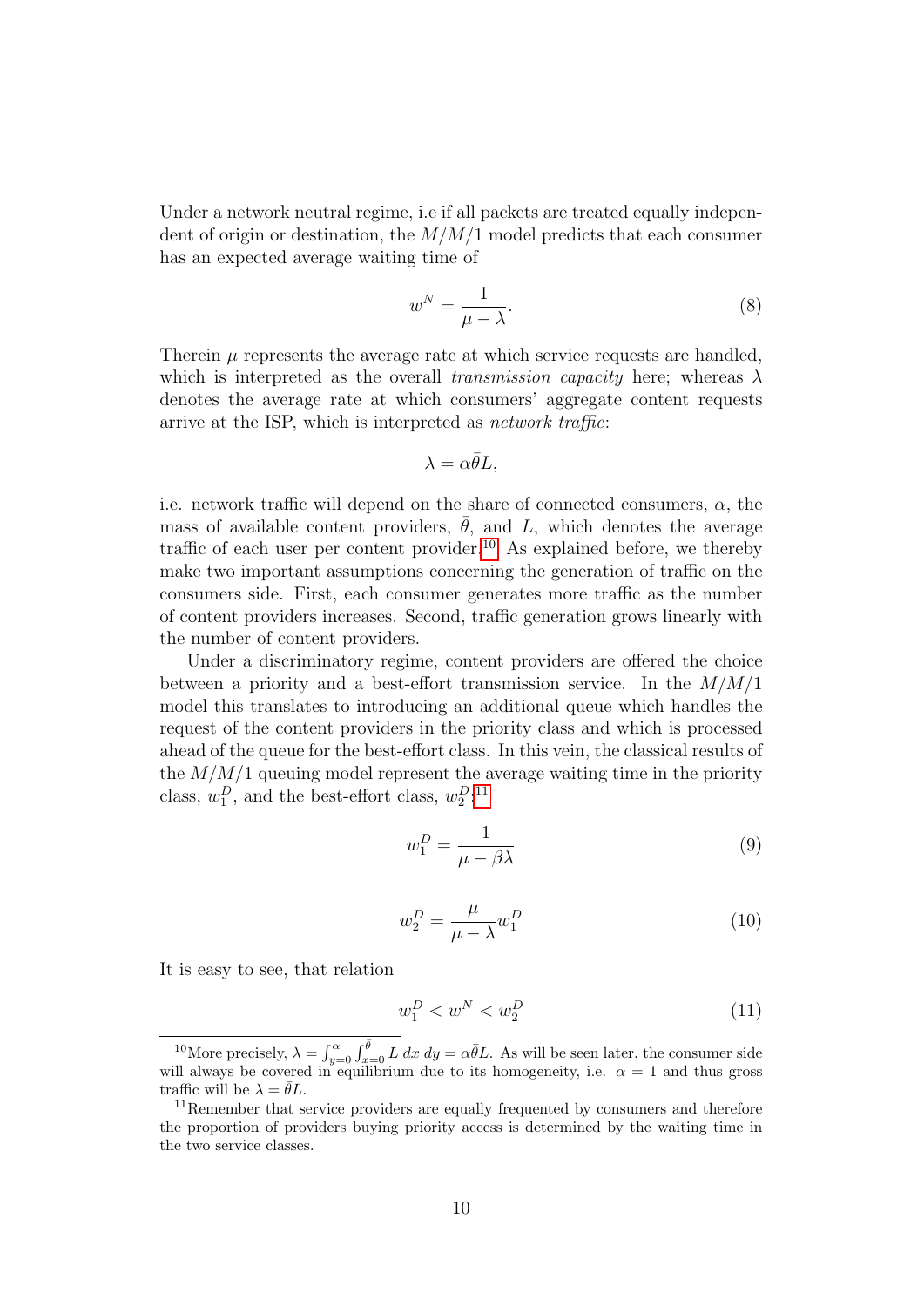is always fulfilled, assuming a fixed capacity  $\mu$  and  $\beta$  < 1.<sup>[12](#page-10-0)</sup> This is an important feature of our model, because it shows formally that serving some content providers with priority will (in the short-run) unambiguously lead to a degradation of service quality for the remaining content providers in the best-effort class. These content providers are therefore put at a disadvantage twice. First, through the prioritization of foreign traffic and second, through the degradation of own traffic, compared to the network neutral regime.

Moreover, notice that the consumers' average waiting time is independent of the introduction of service classes, $^{13}$  $^{13}$  $^{13}$  because each consumer will visit every available content provider equally. Consumer requests to content providers in the first priority class will be processed within a time of  $w_1^D$ , whereas request to content providers in the best-effort class take  $w_2^D$  units of time. Consequently, average consumer waiting time is

<span id="page-10-3"></span>
$$
w = \beta w_1^D + (1 - \beta) w_2^D = w_1^D \left(\frac{\mu - \beta \lambda}{\mu - \lambda}\right) = w^N,
$$
\n(12)

since  $w_1^D = \frac{1}{\mu - \beta \lambda}$ .

Consumers: Consumers are homogeneous and value basic connectedness to the Internet as well as the presence of content providers. In particular, we assume that connectedness adds a lump-sum utility of  $h$  whereas each additional content provider adds a marginal utility of  $v$  to the consumers' utility.[14](#page-10-2) On the contrary, consumers dislike waiting for content because of network congestion. This is captured through consumers' average waiting time, w. To summarize, consumers' utility is given by

$$
U_{IC} = \begin{cases} h + v\bar{\theta} - cw - a & \text{if connected} \\ 0 & \text{if not connected,} \end{cases}
$$
 (13)

where c denotes consumers marginal opportunity costs in time and  $a$  the access fee charged by the ISP.

Obviously, the homogeneity of consumers allows the ISP to extract all consumer surplus in equilibrium by setting

<span id="page-10-4"></span>
$$
a^* = h + v\bar{\theta} - cw.
$$
\n(14)

<span id="page-10-0"></span><sup>&</sup>lt;sup>12</sup>For  $\beta = 1$ , when all content providers are in the first priority class, the model trivially collapses to  $w_1^D = w^N$ 

<span id="page-10-2"></span><span id="page-10-1"></span><sup>&</sup>lt;sup>13</sup>And independent of  $\beta$  for that matter.

<sup>14</sup>Recall that content providers are atomistic and consumers have no preference for specific content. Thereby we avoid to make any judgment about the value of a specific service innovation to consumers and attribute value to the whole mass of available content instead.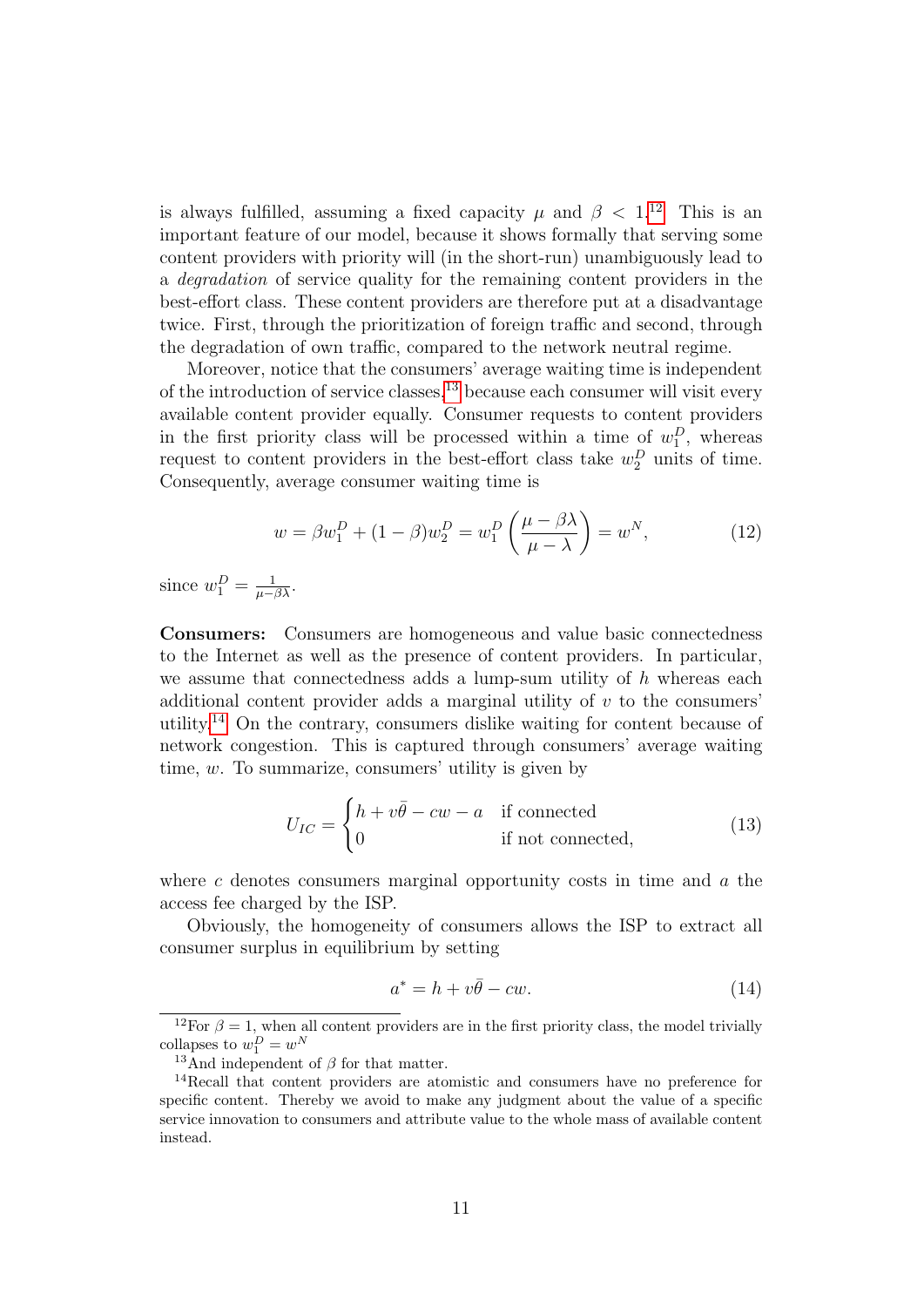As a convention, we will assume that in this case all consumers connect to the ISP, such that

<span id="page-11-1"></span>
$$
\alpha^* = 1. \tag{15}
$$

Notice, that the ISP's revenue from consumer access will not directly depend on the network regime because of  $(12)$ . However, w depends on the network capacity,  $\mu$ , which is under the ISP's control, at least in the long-run. Furthermore, content variety,  $\bar{\theta}$ , has a direct influence, as well as an indirect influence via  $w = \frac{1}{\mu - \theta L}$  on the optimal access charge. Thus, under a network neutral regime, the ISP's challenge is to set the optimal capacity  $\mu$ , which will determine the congestion level and consequently content variety. Under a discriminatory regime, the ISP must additionally select a strategic price, p, at which he sells priority access to content providers.

# <span id="page-11-0"></span>4 Short-Run Effects of Network Discrimination

#### 4.1 The Benchmark: Network Neutrality

Under network neutrality the platform offers only one transmission service class and no content provider's traffic is prioritized. As mentioned above, content providers are heterogeneous with respect to their sensitivity to network congestion, but all of them rely on advertising revenue. Service providers are arranged on the unit interval in order of ascending congestion sensitivity,  $\theta$ . Those, providers with  $\theta$  close to zero offer a service with waiting time insensitive advertisement revenues, whereas those with values of  $\theta$  close to one are very sensitive to network congestion. Since it will always be optimal for the ISP to set the access price according to [\(14\)](#page-10-4), all consumers will subscribe and  $\alpha = 1$ . Therefore, given the mass of active content providers and the ISP's transmission capacity,

$$
w^N = \frac{1}{\mu - \bar{\theta}^N L}.\tag{16}
$$

Given this congestion level, content providers will enter the market until their sensitivity to congestion is so severe that their business model is not sustainable anymore. Formally, the mass of active content providers in equilibrium is derived by equating [\(5\)](#page-8-1) with zero (the value of the outside option) while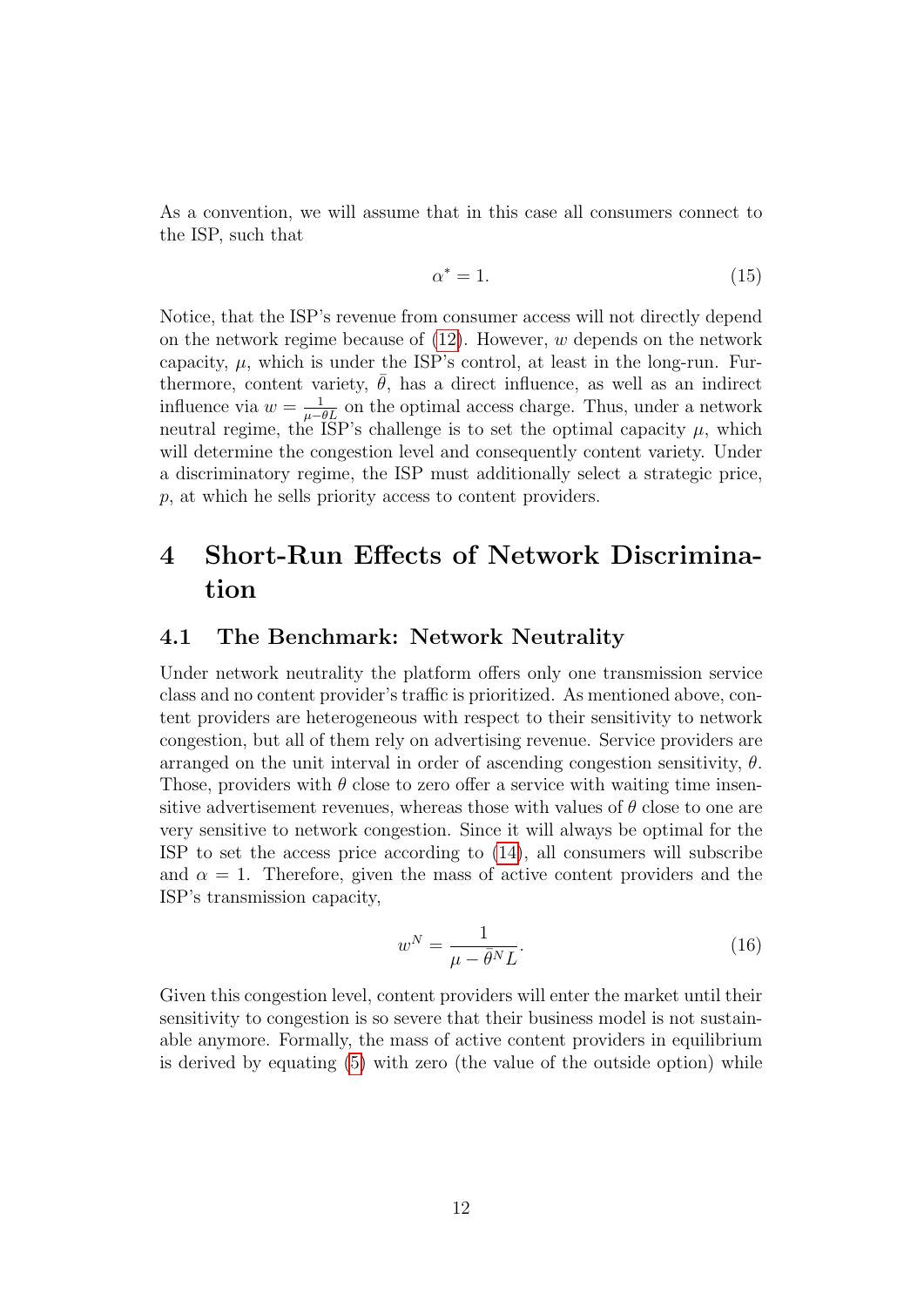substituting  $(8)$  and  $(15)$  to yield:<sup>[15](#page-12-0)</sup>

<span id="page-12-1"></span>
$$
\bar{\theta}^{N^*} = \frac{r\mu}{Lr+1} \tag{18}
$$

Recall, that under a network neutral regime, the ISP makes only profits by selling access to consumers. By substituting [\(8\)](#page-9-2) and [\(18\)](#page-12-1) into [\(14\)](#page-10-4), one obtains the optimal access charge and thus, according to [\(3\)](#page-7-3) short-run ISP profit:

$$
a_s^{N^*} = \Pi_s^{N^*} = h + \frac{vr\mu}{rL+1} - \frac{c(rL+1)}{\mu} \tag{19}
$$

Intuitively, it can be seen that the ISP's short-run profit increases with network capacity,  $\mu$ , but decreases with individual traffic per content provider, L, which–of course–positively relates to network congestion and waiting time again.

### 4.2 Network Discrimination

In a discriminatory network the ISP can alleviate congestion for those content providers who have bought a priority access to users. According to [\(11\)](#page-9-3), in the short-run, when transmission capacity is fixed, the remaining providers will be served at degraded best-effort access compared to the network neutral regime. We may now distinguish three types of content providers:

- 1. CPs whose business model is relatively insensitive to network congestion: They will remain in the free-of-charge best-effort class.
- 2. CPs whose business model is sufficiently sensitive to network congestion: They will opt for priority access at a price of p.
- 3. CPs whose business model is extremely sensitive to network congestion: They will be foreclosed from market entry and remain inactive.

The content provider indifferent between the first two cases is denoted by  $\tilde{\theta}^D$ , whereas the content provider indifferent between the last two cases is denoted by  $\bar{\theta}^D$ . Obviously, it must hold that  $0 < \tilde{\theta}^D < \bar{\theta}^D$ .

$$
0 \le r \le \frac{1}{\mu - L} \tag{17}
$$

<span id="page-12-0"></span><sup>15</sup>Since we normalized the mass of possible content provider to one, the condition

has to be obeyed in an interior solution, which provides an upper bound on the feasible level of gross advertisement revenue per unit of traffic. In particular, notice that  $r$  must be smaller than the disutility of network congestion per unit of traffic of the last content provider located at  $\theta = 1$ , such that (at least) this provider will never enter.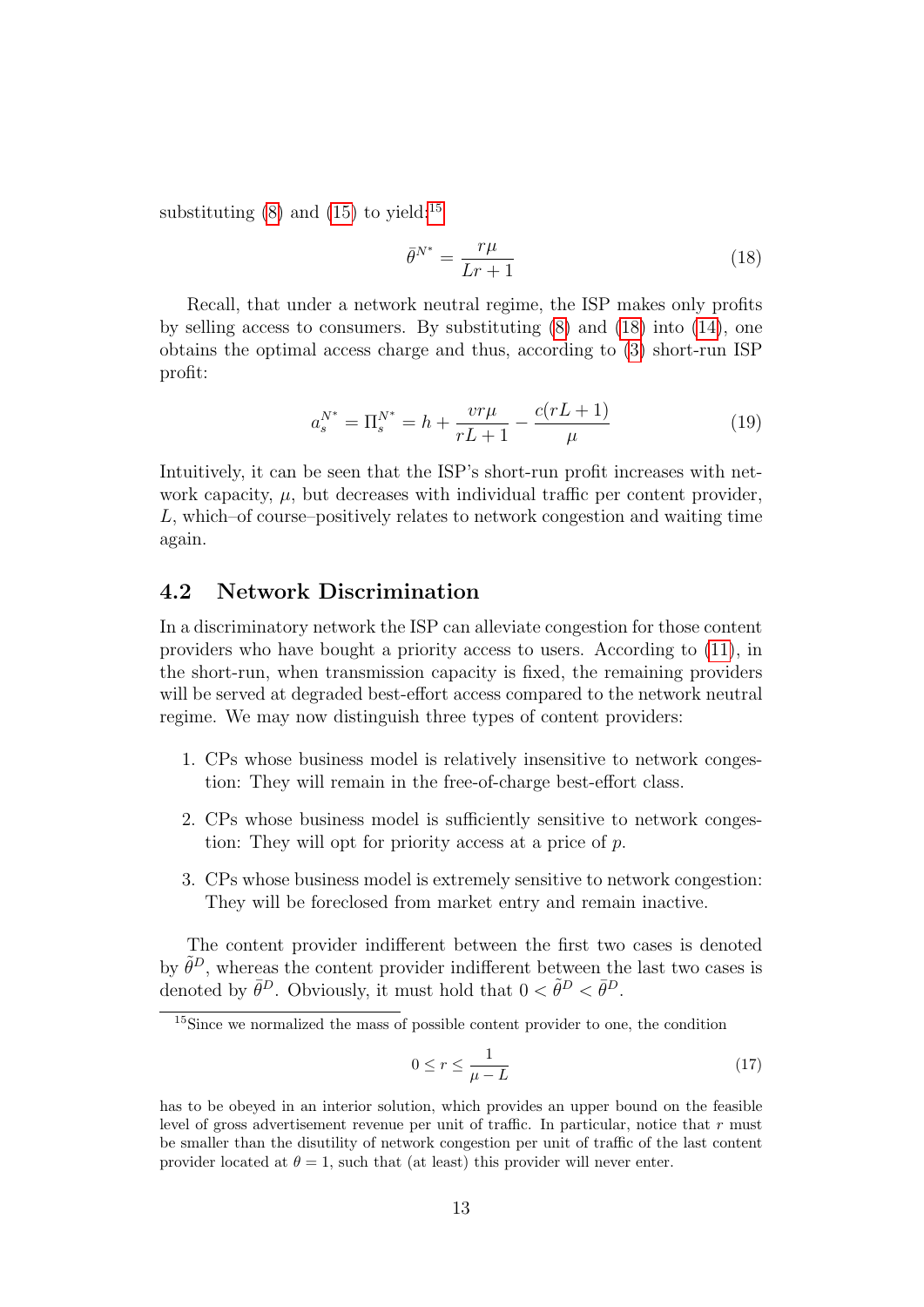Contrary to [Choi and Kim](#page-22-9) [\(2008\)](#page-22-9), in our model the "high cost" service providers are more likely to opt for the priority class. This has two reasons: First, we do not model the competitive aspect of obtaining a larger market share based on the prioritized connection. Second, in our model the incentive to buy first priority is based on the individual business model's innate need for a higher connection quality.

Formally, to determine  $\tilde{\theta}^D$  and  $\bar{\theta}^D$  from [\(6\)](#page-8-2), one must compute the fulfilled expectations equilibrium by simultaneously considering the equations

$$
\left(r - \tilde{\theta}^D w_2^D\right) L = \left(r - \tilde{\theta}^D w_1^D\right) L - p
$$

$$
\left(r - \bar{\theta}^D w_1^D\right) L - p = 0
$$

as well as  $(7)$ ,  $(9)$  and  $(10)$  to obtain

$$
\tilde{\theta}^{D^*} = \frac{p\mu}{L(Lr+1)(Lr-p)} = \frac{p}{(Lr-p)Lr} \bar{\theta}^{D^*}
$$
\n(20)

$$
\bar{\theta}^{D^*} = \frac{r\mu}{Lr+1}.\tag{21}
$$

First, notice the intuitive result that  $\tilde{\theta}^{D^*}$  decreases as the individual traffic volume, L increases, or likewise, as the price for priority transmission service, p, decreases, meaning that more content providers will chose priority access in both circumstances.

Furthermore, comparing equation [\(21\)](#page-13-0) with [\(18\)](#page-12-1) directly reveals that

<span id="page-13-1"></span><span id="page-13-0"></span>
$$
\bar{\theta}^{D^*} = \bar{\theta}^{N^*},\tag{22}
$$

<span id="page-13-2"></span>which immediately proofs the following result.

Proposition 1 In the short-run, network discrimination has no effect on innovation. The number of active content providers does not change compared to network neutrality, independent of the price for priority access.

With reference to the network neutrality debate this result has important implications, because under the present assumptions the claims of both parties are flawed in the short-run: Network discrimination will neither lead to more, nor to less innovation. What is even more surprising is the fact that the precise nature of the price for priority access is irrelevant.

Next, we investigate the ISP's incentives to engage in network discrimination. From equation [\(11\)](#page-9-3) we know that consumers' average waiting time is not affected by network discrimination. Furthermore, equation [\(22\)](#page-13-1) shows that also consumers' network utility has not changed compared to the network neutral regime. Therefore, in the short-run, the ISP cannot extract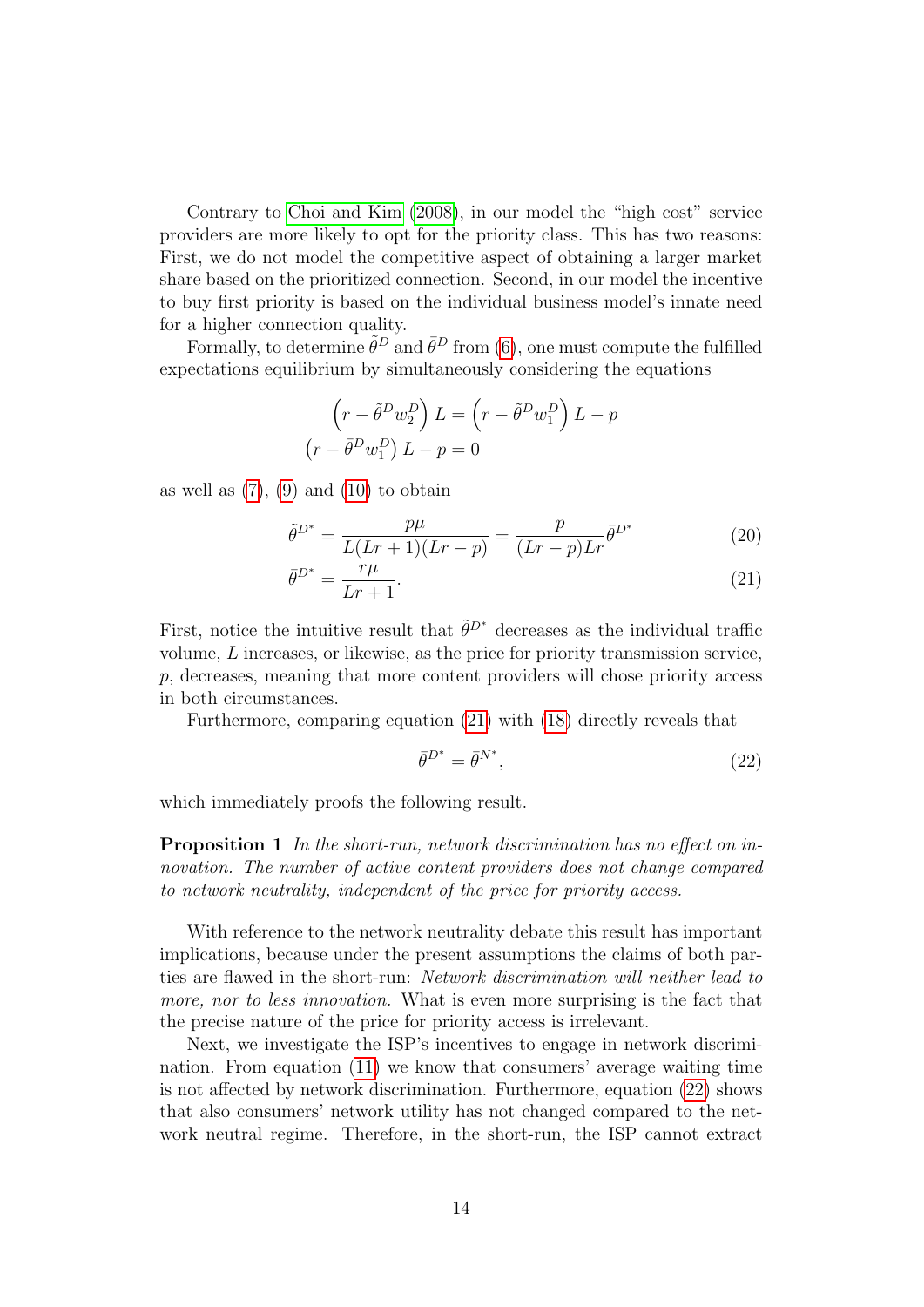extra rents from consumers and the optimal access charge is the same as under net neutrality:

<span id="page-14-2"></span>
$$
a_s^{D^*} = a_s^{N^*} \tag{23}
$$

However, in the discriminatory regime the ISP can additionally extract rents from content providers through the sales of priority access. In the short-run, he will do so by maximizing  $\beta \bar{\theta} p^D$ , which is achieved through

<span id="page-14-1"></span>
$$
p^{D^*} = Lr\left(1 - \frac{1}{\sqrt{Lr + 1}}\right). \tag{24}
$$

It is easy to see that  $0 < p^{D^*} < Lr$  for all positive values of L and r. Intuitively, this shows that through the sales of priority access, the ISP can extract a fraction of each content provider's gross advertisement revenue L r. Thus, the ISP will make an extra profit of

$$
\Delta \Pi_s^D \equiv \beta \ \bar{\theta}^{D^*} p^{D^*} = \left(\frac{Lr + 1 - \sqrt{Lr + 1}}{Lr}\right) \left(\frac{r\mu}{Lr + 1}\right) p^{D^*} > 0 \tag{25}
$$

<span id="page-14-0"></span>compared to the network neutral regime.

Proposition 2 The ISP has a short-run incentive to introduce a network discriminatory regime, because this allows him to collect extra profits from selling priority access to content providers. However, consumers pay the same price for network access than under the network neutral regime.

Proposition [2](#page-14-0) highlights that ISPs will indeed engage in network discrimination when capacity is fixed. This result is supported by numerous observations of recent ISP practices, which have in fact triggered the network neutrality debate in the first place. Among the most prominent examples is Comcast, one of the largest U.S. Internet service providers, who was reported to have engaged in discriminatory actions in late 2007 [\(Businessweek, 2008\)](#page-22-12). However, it must be annotated, that Comcast did not receive any payments from content providers, at least officially, in order to accelerate or slow down certain types of traffic. Nevertheless, the incentives to do so are certainly very real and soon money will be changing hands if network discrimination is not prevented by regulatory bodies.

## 4.3 Welfare Analysis

In order to provide useful insights for the current policy debate, we conclude the short-run analysis of network discrimination by investigating the welfare effects. In the present context, total short-run welfare,  $W_s$ , is constituted by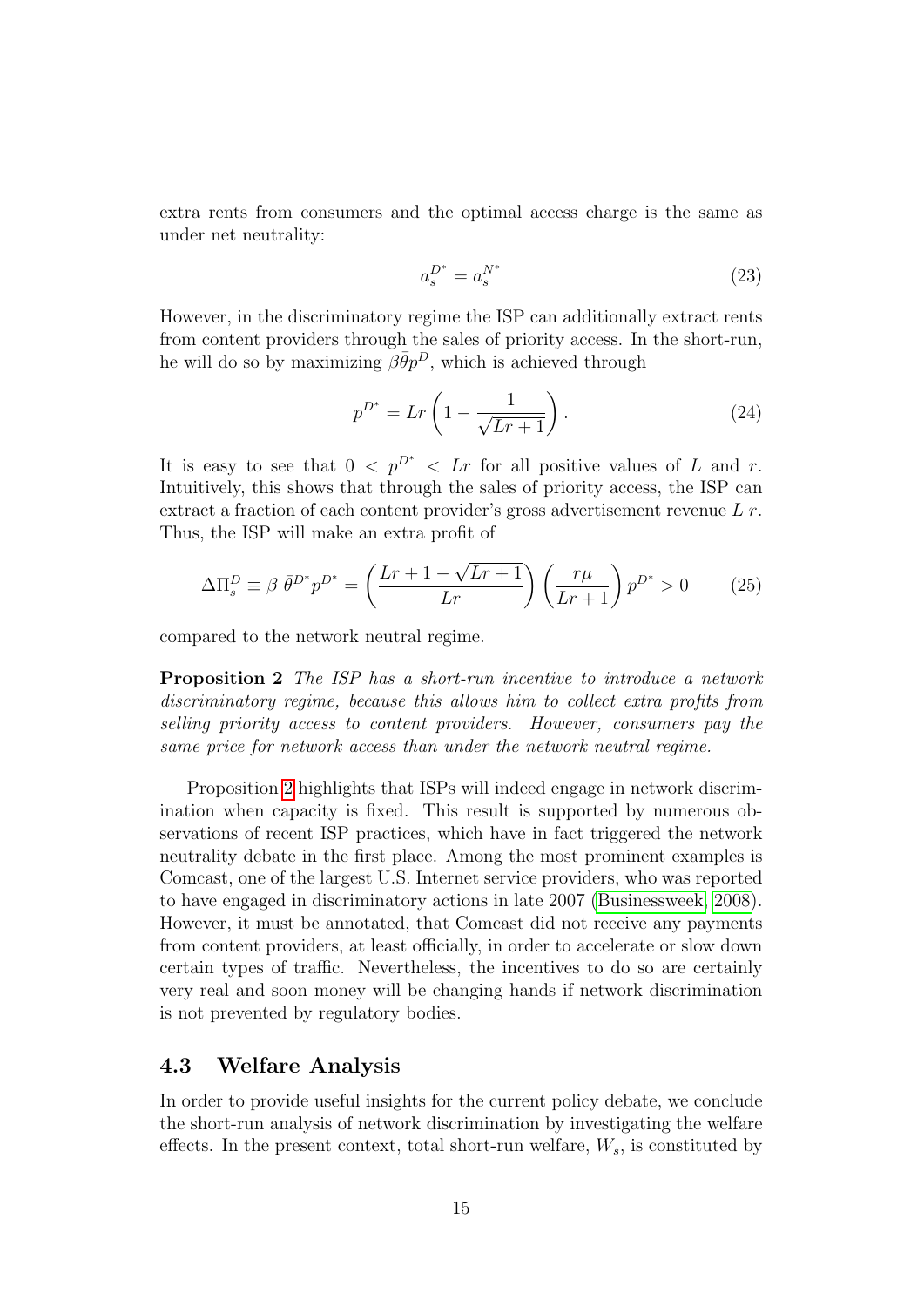three different elements: (i) Internet consumers' surplus,  $ICS_s$ , (ii) content providers' surplus,  $CPS_s$ , and (iii) the ISP's profit,  $\Pi_s$ :

$$
W_s = ICS_s + CPS_s + \Pi_s \tag{26}
$$

With respect to Internet consumers' surplus, it has been shown that  $ICS_s = 0$  in both regimes, because consumers are homogeneous and thus the ISP can always extract their surplus fully. Regarding the ISP's profit, we established that  $\Delta \Pi_s^D > 0$ . Therefore, it remains to examine the effect of discrimination on content providers' surplus.



<span id="page-15-0"></span>Figure 1: The Effect of Network Discrimination on Content Providers' Surplus

Consider Figure [1.](#page-15-0) First, notice that those content providers located at  $\theta \in [0, \tilde{\theta}^{D^*})$  are evidently worse off under a discriminatory regime, because for them network congestion has increased from  $w^N$  to  $w_2^D$ . Second, the content providers' welfare loss increases with congestion sensitivity on the interval  $\hat{\theta} \in [0, \tilde{\theta}^{D^*})$ . The business model of the provider located at  $\theta = 0$ is not affected at all through congestion, while the provider at  $\theta = \tilde{\theta}^{D^*}$  is already suffering so much, that he is indifferent between staying in the besteffort class and buying priority access. Third, by the converse argument, notice that the welfare loss is decreasing for those content providers in the priority class as  $\theta \in [\tilde{\theta}^{D^*}, \bar{\theta}^{D^*}]$  increases. To see this, recall from Proposition [1](#page-13-2) that the last content provider to enter the market,  $\bar{\theta}$ , is identical under both regimes and receives a surplus of zero in both cases. For him, the benefit through reduced congestion (compared to the network neutral regime) is just offset by the price for priority access. Consequently, for all content providers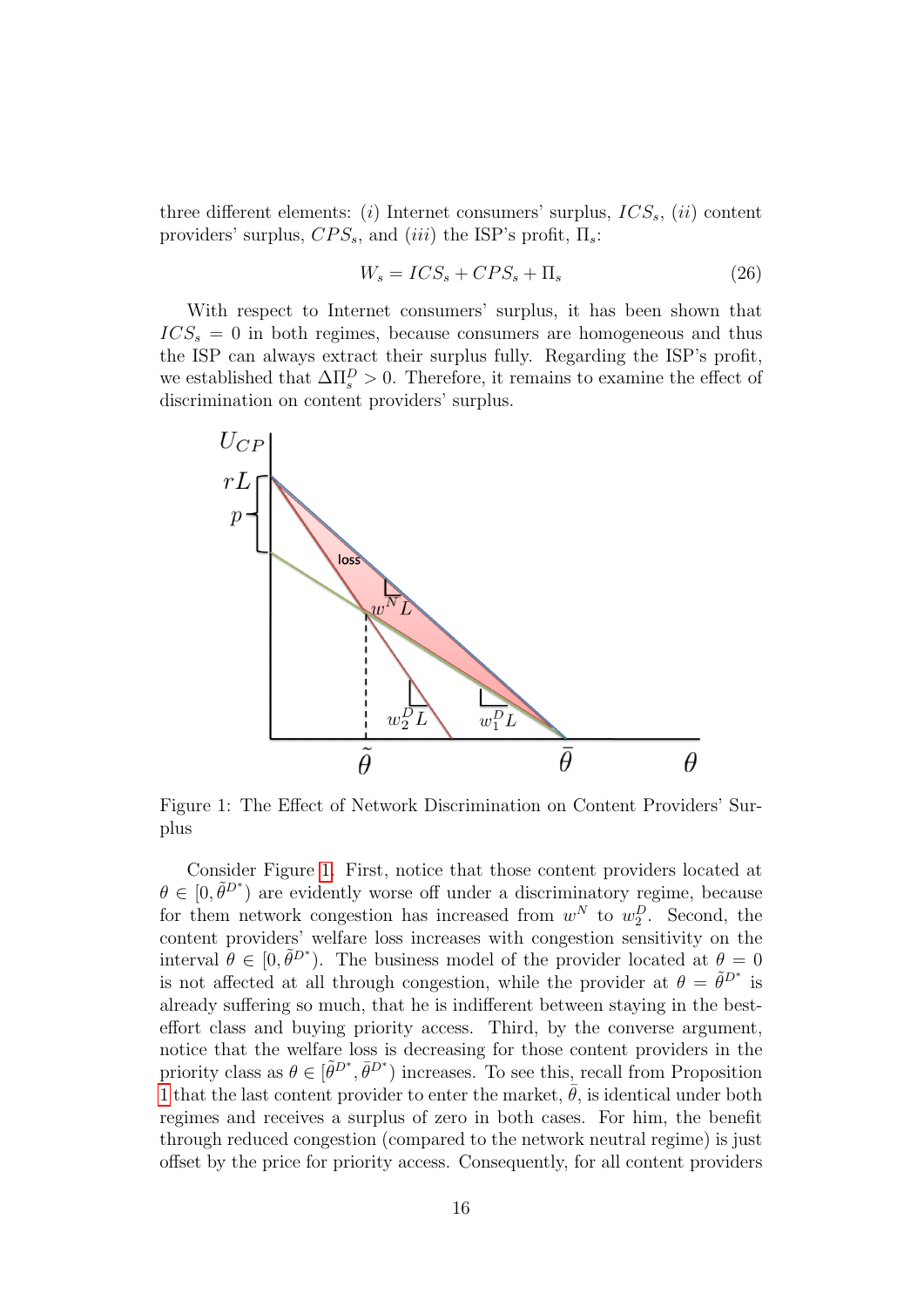with less congestion sensitivity, i.e.  $\theta \in [\tilde{\theta}^{D^*}, \bar{\theta}^{D^*})$ , the price is higher than the benefit of being in the first priority class. Nevertheless, by definition of  $\tilde{\theta}^{D^*}$ , for these providers the welfare loss is yet less severe in the first priority class than in the best-effort class. In this line of argumentation, it is also obvious that content provider  $\tilde{\theta}^{D^*}$  is worst off among all content providers, because he incurs the greatest welfare loss. In summary, we can conclude that in the short-run all active content providers are worse off under a discriminatory network regime.

Note that the charge for priority access is merely a welfare shift from the content providers to the ISP, so that the sign of the net welfare effect,  $\Delta W_s$ , will only depend on the difference between the gross gain through less congestion of those content providers in the priority class and the gross loss through increased congestion of those providers remaining in the best-effort class.

$$
\Delta W_s = \Delta \Pi_s^D + \int_{\theta=0}^{\bar{\theta}D^*} U_{CP}^D(\theta) \, d\theta - \int_{\theta=0}^{\bar{\theta}N^*} U_{CP}^N(\theta) \, d\theta \qquad (27)
$$

$$
= \underbrace{\beta \bar{\theta}p^D}_{\text{priority charge}} - \underbrace{L(w_2^D - w^N) \int_{\theta=0}^{\bar{\theta}} \theta \, d\theta}_{\text{congestion aggregation to best-effort class}}
$$

$$
\underbrace{L(w^N - w_1^D) \int_{\theta=\bar{\theta}}^{\bar{\theta}} \theta \, d\theta}_{\text{congestion alleviation to priority class}} - \underbrace{\int_{\theta=\bar{\theta}}^{\bar{\theta}} p^D \, d\theta}_{\text{priority charge}}
$$
(28)

$$
= L(w^N - w_1^D) \int_{\theta = \tilde{\theta}}^{\bar{\theta}} \theta \, d\theta - L(w_2^D - w^N) \int_{\theta = 0}^{\tilde{\theta}} \theta \, d\theta \tag{29}
$$

<span id="page-16-1"></span><span id="page-16-0"></span>
$$
= \frac{L}{2} \left[ (w^N - w_1^D)(\bar{\theta}^2 - \tilde{\theta}^2) - (w_2^D - w^N)\tilde{\theta}^2 \right]
$$
 (30)

Equation [\(30\)](#page-16-0) reveals nicely that the overall effect of network discrimination on welfare indeed depends on the relative size of the congestion aggravation effect to providers in the best-effort class versus the congestion alleviation effect to providers in the priority class. Obviously, the two effects relate directly to the main argument of proponents and opponents of net neutrality, respectively. This is exemplified in Figure [2.](#page-17-1)

Proposition 3 In the short-run, network discrimination unambiguously increases welfare with respect to the network neutral regime, because congestion is alleviated for the most congestion sensitive content providers in lieu of the less congestion sensitive content providers. However, all content providers are worse off under a discriminatory regime because the increased surplus is expropriated by the ISP.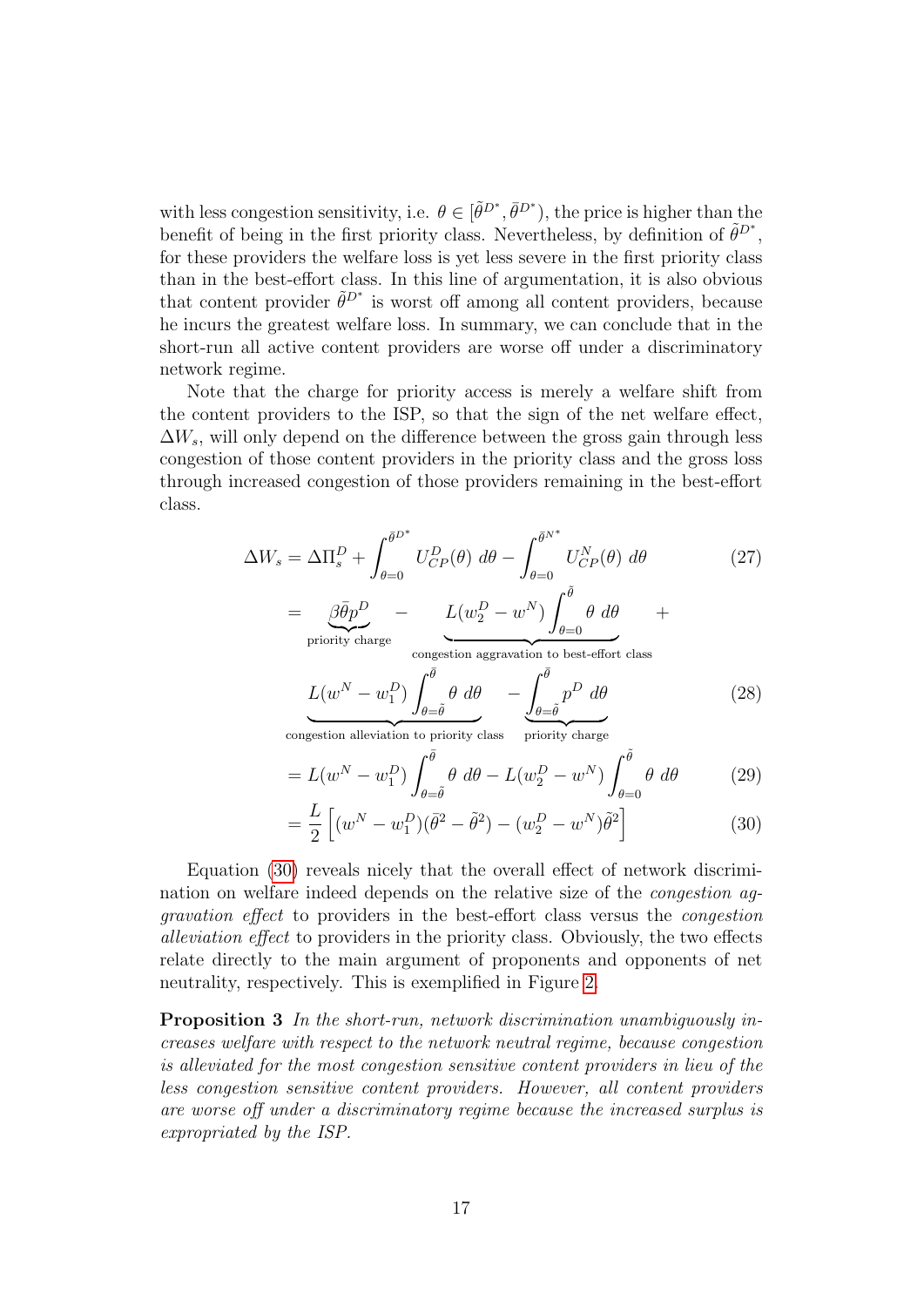Proof:

$$
\Delta W_s > 0 \iff \frac{w^N - w_1^D}{w_2^D - w_N} > \frac{\tilde{\theta}^2}{\bar{\theta}^2 - \tilde{\theta}^2} \iff \frac{1 - \beta}{\beta} > \frac{(1 - \beta)^2}{1 - (1 - \beta)^2} \iff 0 < \beta < 1
$$



<span id="page-17-1"></span>Figure 2: Congestion Alleviation vs. Congestion Aggravation Effect of Network Discrimination

Network discrimination will therefore generally be welfare improving in the short-run, because it "allocates" congestion more efficiently. Those content providers who are relatively inelastic to congestion with respect to their advertisement revenues are allocated more congestion than the providers with relatively congestion elastic revenues.

# <span id="page-17-0"></span>5 Long-Run Effects and Infrastructure Investments

In this section we extend our model to allow for long-run investments in network transmission capacity. Much of the neutrality debate is rooted in the ISPs' concerns about infrastructure investments. On the one hand, ISPs would like to accommodate for new innovative content because this is valued by customers. But, on the other hand, they do not want to let the content providers free-ride on their infrastructure investments. Therefore, network discrimination seems to be a plausible way out of this dilemma.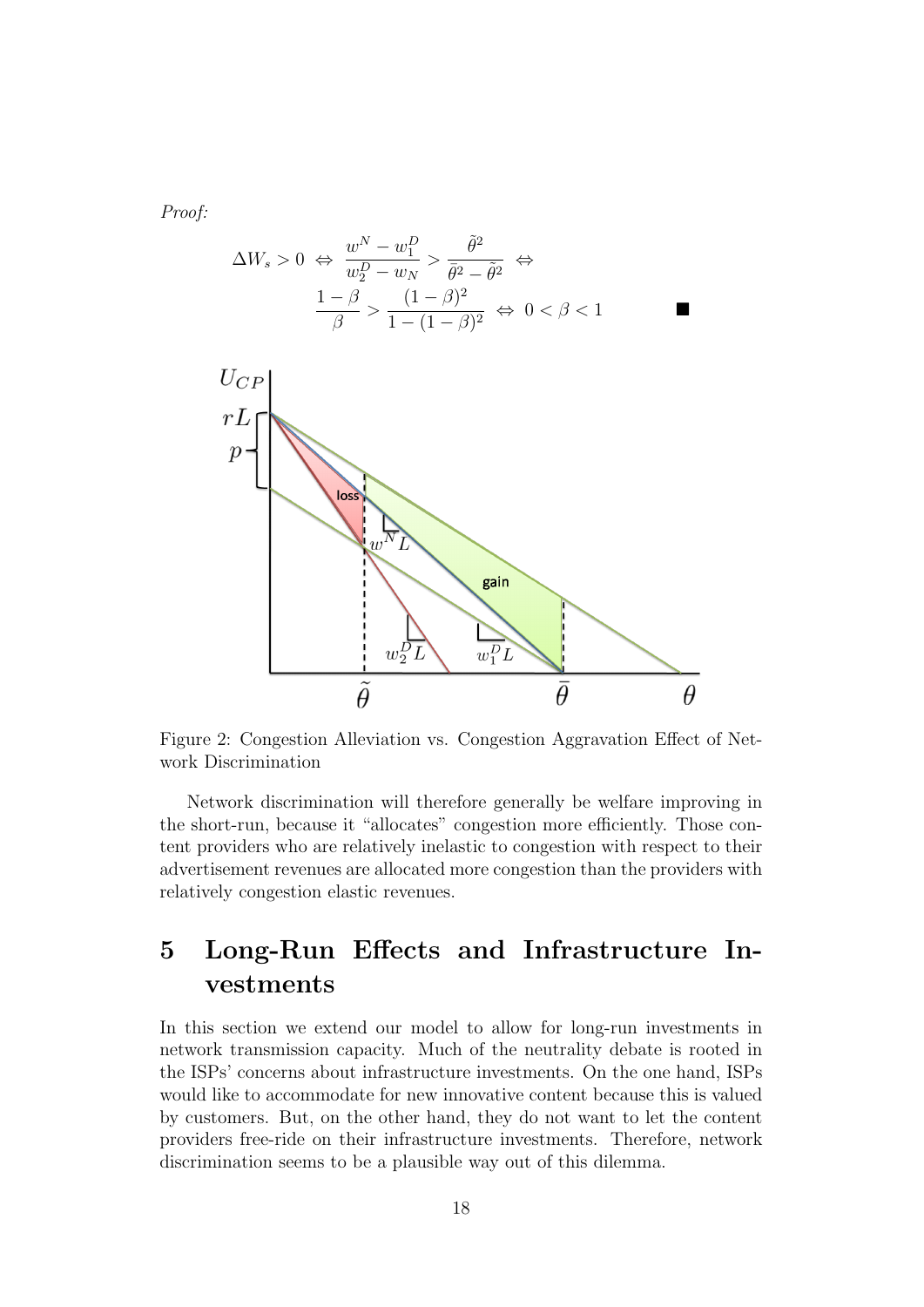## 5.1 Transmission Capacity and Congestion

We now focus our analysis on the average service rate,  $\mu$ , which is interpreted as a proxy for transmission capacity. An increase of  $\mu$  allows the ISP to handle more service requests to content providers simultaneously. Since all available customers are already connected in equilibrium, capacity expansion cannot result in an increase of gross access revenue. Therefore, we can consider the effects of capacity expansion on the content provider side in isolation. In particular, we can distinguish three effects:

- The *expansion effect* denotes that an increase of capacity reduces the overall congestion level and thereby allows for the emergence of new innovative content providers.
- The variety effect, on the contrary, indicates the negative feedback loop of the expansion effect on congestion. The entry of new content providers generates higher network traffic, since customers visit all content providers equally, which in turn increases congestion.
- Likewise, an increase in network traffic can also be achieved via a niveau effect by which customers visit all content provider more frequently. In our model, this can be reflected by an exogenous increase of L. At first, it seems that content providers will unambiguously profit from an increase in customer visits, because this increases their respective gross advertisement revenues,  $rL$ . However, by equations [\(8\)](#page-9-2) and [\(18\)](#page-12-1) there is also a negative effect through

$$
\frac{\partial w^N}{\partial L} > 0 \quad \text{and} \quad \frac{\partial \bar{\theta}}{\partial L} < 0,
$$

which indicates that an increase in the traffic niveau will ceteris paribus increase the congestion level and drive the most congestion sensitive content providers out of the market.

In either regime the overall direction of these effects depends crucially on the ISP's optimal choice of  $\mu$ . Formally, we model the investment decision as a discrete decision stage which precedes the previous analysis. Thus, the ISP chooses first its transmission capacity,  $\mu$ , and then, in a second stage, the customer access charge, a, and if applicable, the priority price  $p^{16}$  $p^{16}$  $p^{16}$ 

### 5.2 Network Neutrality

Recall from the short-run analysis that under a network neutral regime, the network operator makes profits from selling consumer access only. He captures the full consumer surplus, but does not tap content providers' surplus.

<span id="page-18-0"></span><sup>16</sup>Accordingly, the solution concept is that of subgame perfectness.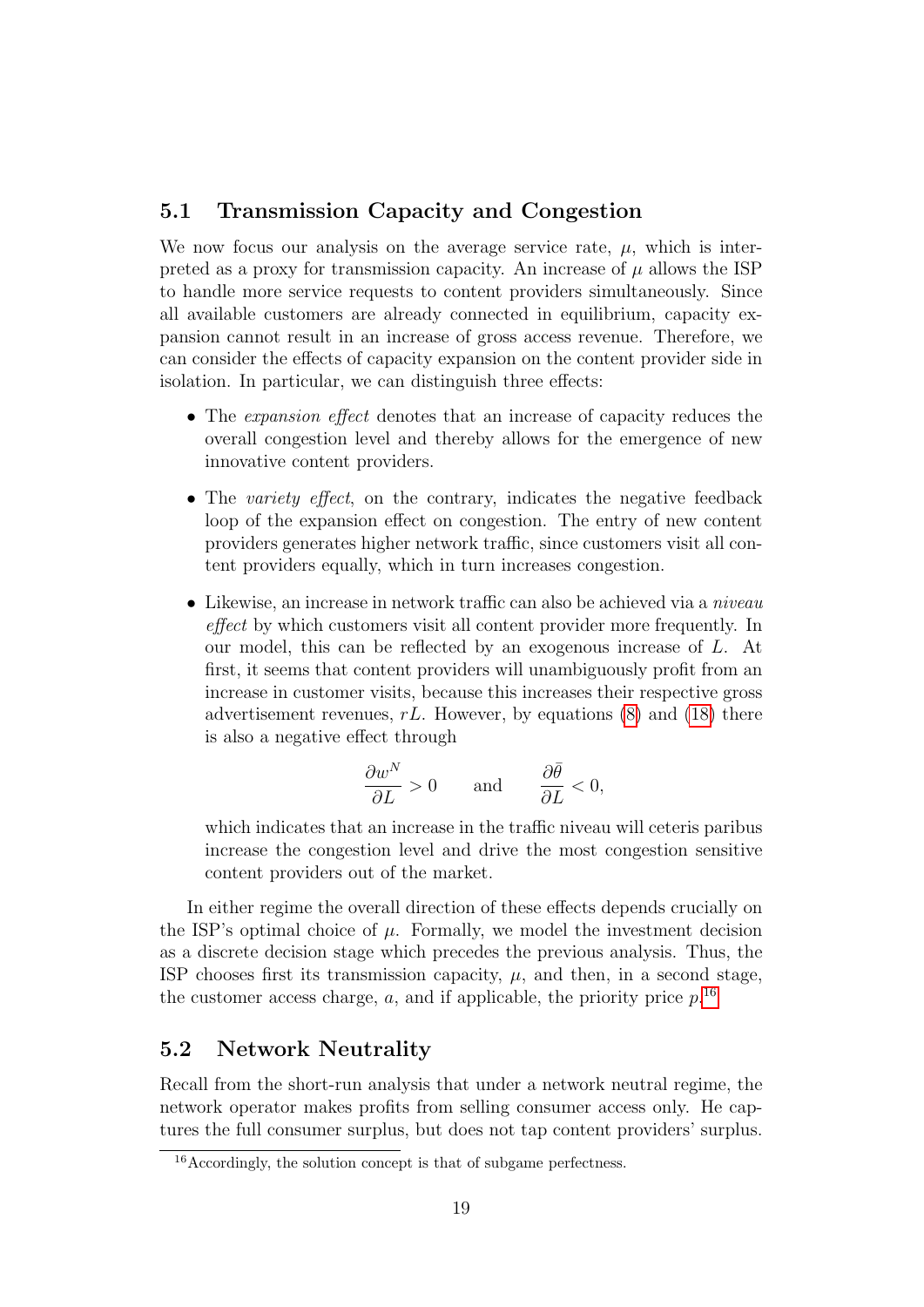This does not change in the long-run. The ISP may therefore only increase his revenue through the expansion effect and reaping consumers' additional externality for content variety. Given the optimal access charge from [\(14\)](#page-10-4), the ISP maximizes  $\Pi_l^N$  by choosing

$$
\mu^{N^*} (a^{D^*}) = (rL+1) \sqrt{\frac{c}{k(rL+1) - vr}}
$$
\n(31)

Intuitively, the ISP chooses a higher transmission capacity if consumer' opportunity costs in time,  $c$ , are high. Waiting costs directly reduce the possible access charge which the platform can extract from the users. The same intuition holds for the value of variety,  $v$ . In fact, if  $v$  is very large, the ISP has an excessive incentive to invest into capacity.<sup>[17](#page-19-0)</sup> We therefore consider only the interesting case where the marginal costs of capacity expansion,  $k$ , are sufficiently high with respect to  $v$ , i.e.

$$
k > \frac{vr}{(rL+1)}.
$$

#### 5.3 Network Discrimination

In a network discriminatory regime, the entry of additional content providers not only increases the ISP's revenues from access, but also revenues from priority sales. The necessary infrastructure upgrades caused by increased traffic through the entry of additional content providers can therefore be easier compensated. Given the equilibrium values of a and  $p$  from the shortrun analysis, the ISP maximizes  $\Pi_l^N$  through

$$
\mu^{D^*} (a^{D^*}, p^{D^*}) = (rL+1) \sqrt{\frac{c}{[k(rL+1) - vr] + r [2\sqrt{Lr+1} - (Lr+2)]}}
$$
\n(32)

Notice that the second term in squared brackets is always negative.<sup>[18](#page-19-1)</sup> Thus, compared to the network neutral regime, the ISP will invest more into infrastructure and provide more transmission capacity. Moreover, the capacity expansion will also increase the ISP's profit. To see this, recall from equation [\(25\)](#page-14-1) that the ISP's short-run extra profit is  $\Delta \Pi_s^D = \beta \bar{\theta}^D p^D$ , where  $p^D$  and  $\beta$ are independent of  $\mu$ . Only  $\bar{\theta}$  is positively affected by  $\mu$ , which means that,

<span id="page-19-1"></span>
$$
^{18}
$$
The stability condition in a discriminatory network therefore is

$$
k > r \left( 1 + \frac{v+1}{Lr+1} - \frac{2}{\sqrt{Lr+1}} \right)
$$

<span id="page-19-0"></span><sup>&</sup>lt;sup>17</sup>This is mainly due to the assumption that the ISP incurs linear costs of capacity expansion. Under a convex cost function, infinite capacity expansion can never be optimal.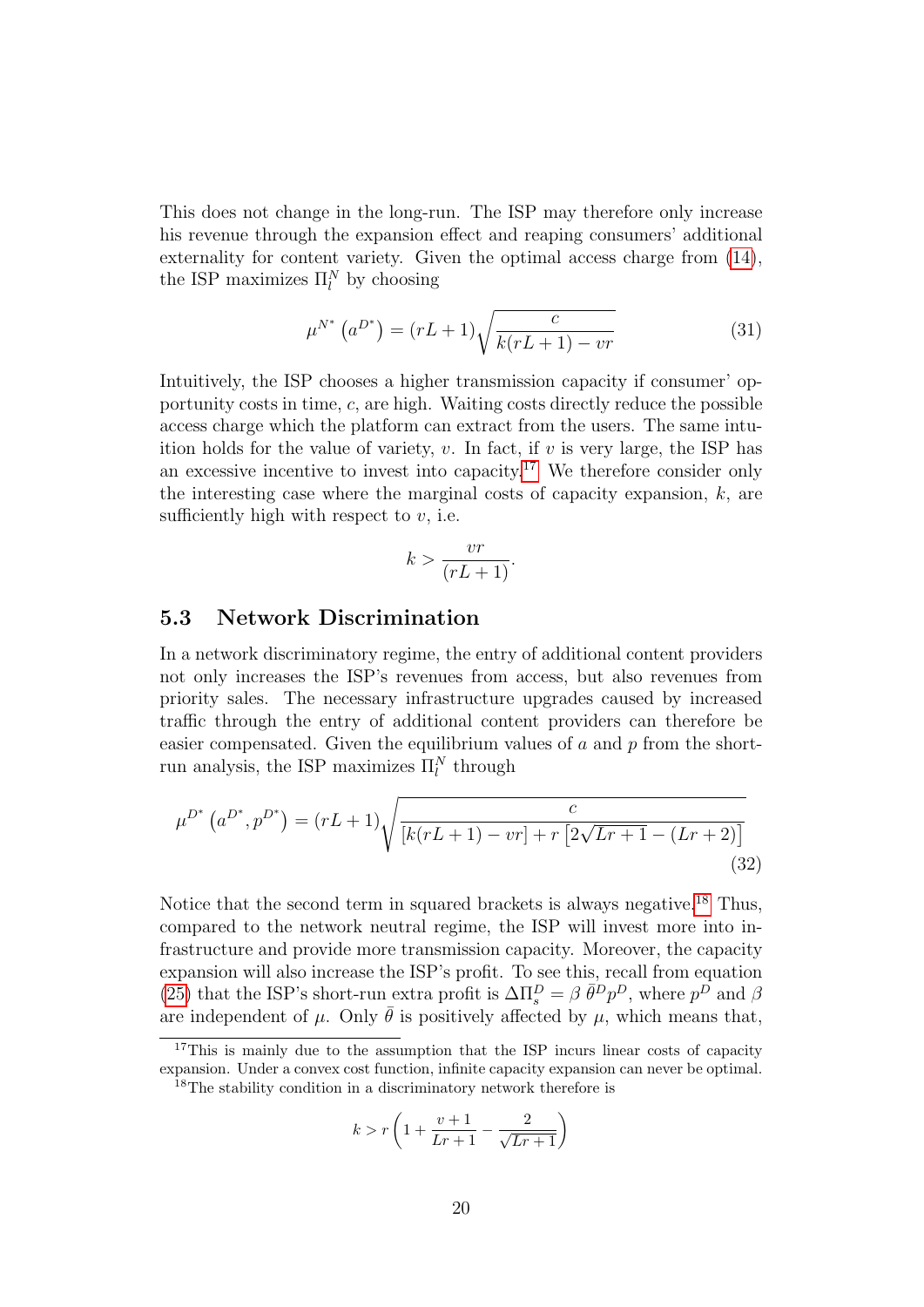in the long-run, the extra profits from network discrimination can be increased by encouraging new, congestion sensitive, content providers to enter the market. Of course, the increased revenue following a capacity expansion must at least compensate the ISP for the costs of additional infrastructure investments. More specifically, after reformulating [\(25\)](#page-14-1), notice that the extra profits form selling priority access grow linearly in the transmission capacity:

<span id="page-20-0"></span>
$$
\Delta \Pi_l^D \equiv \mu \ r^2 \ \frac{\left(L + 1 - \sqrt{Lr + 1}\right)\left(1 - \sqrt{\frac{1}{Lr + 1}}\right)}{Lr + 1} \tag{33}
$$

Proposition 4 Under a discriminatory regime the ISP will invest more in network infrastructure and provide higher transmission capacity in the longrun. Thereby, ISP profits, the consumer access charge and content variety are higher than under a network neutral regime.

#### 5.4 Welfare and Price Regulation

From the short-run welfare analysis, it is obvious, that the general level of network congestion is crucial in driving the welfare effects.

Proposition 5 Under the network discriminatory regime, the overall congestion level is reduced compared to network neutrality. The already positive short-run welfare effects of network discrimination are therefore even increased in the long-run.

*Proof:* It remains to verify that  $\frac{\partial w}{\partial \mu} = \frac{\partial \frac{1}{\mu - \lambda}}{\partial \mu} < 0$ : First, see that  $\lambda = \bar{\theta}L =$  $\frac{Lr\mu}{Lr+1}$ , so that  $\frac{\partial\lambda}{\partial\mu} = \frac{Lr}{Lr+1} < 1$ . Therefore, it holds that  $\frac{\partial\mu-\lambda}{\partial\mu} > 0$  and consequently,  $\frac{\partial \frac{1}{\mu - \lambda}}{\partial \mu} < 0$ 

However, the downside of network discrimination is that most of the welfare gain is appropriated solely by the ISP. Once a discriminatory network regime is established the question will therefore arise if price regulation could enable content providers to retain more of their surplus. Assume a regulatory agency would lower the price for prioritized traffic under the level which the monopolistic platform owner has chosen according to [\(24\)](#page-14-2). Certainly, this would result in more content providers subscribing to the priority service, which in turn increases the average waiting time for consumers using priority services. It is easy to verify that price regulation would indeed shift some of the surplus back from the ISP to the content providers. Unfortunately, when applying price regulation, the regulator also destroys welfare, because the ISP's revenues from priority access are in fact welfare neutral transfers. In the most extreme case, price regulation could impose a price of  $p^D = 0$ , which would in fact reestablish the network neutral regime. By Proposition [3](#page-16-1) and [5](#page-20-0) this cannot be welfare optimal.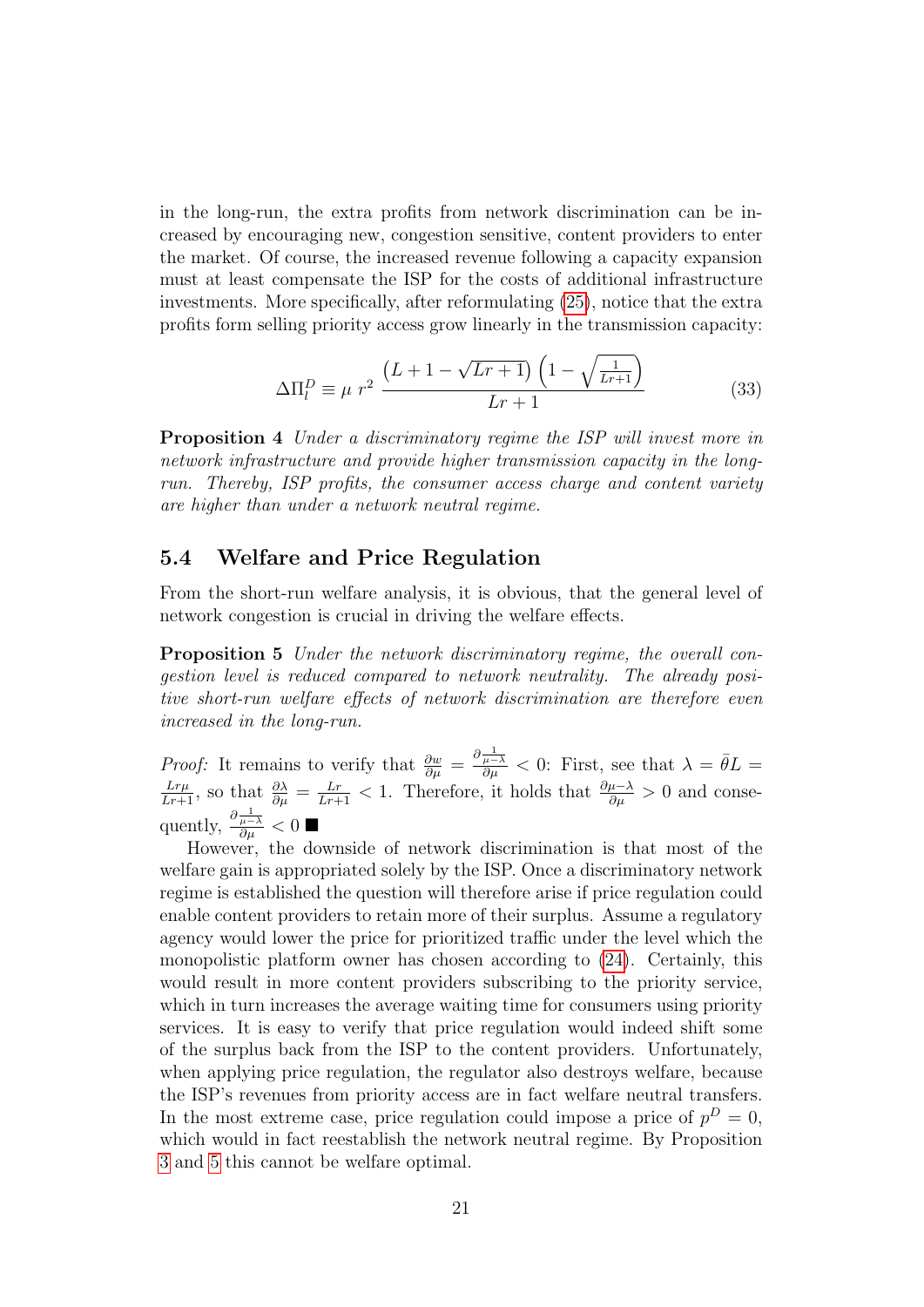Proposition 6 In a discriminatory regime, price regulation can shift some surplus back to content providers but will inevitably lead to overall welfare reductions.

## <span id="page-21-0"></span>6 Conclusion

We contribute to the net neutrality debate with a formal framework that incorporates Internet consumers, content providers and an Internet service provider. Our model complements previous work in this strand of the literature because we explicitly consider the adverse effects of traffic prioritization to the remaining best-effort class in a two-sided market model. Thereby, our focus is to study the effect of network discrimination on innovation of content providers and the ISP's incentives for transmission infrastructure investment.

Generally, we find that network discrimination has positive effects on welfare, because congestion is better allocated among content providers with different sensitivity to network congestion. Those content providers with congestion inelastic advertisement revenues remain with the free best-effort transmission service, in which they experience more congestion than under network neutrality. Conversely, those content providers with relatively congestion elastic ad revenues are alleviated from congestion and thereby generate overall welfare gains. In the long-run, network discrimination leads to infrastructure investments in transmission capacity and encourages innovation. In the short-run, however, innovation is not expected because the ISP expropriates the increased content provider surplus through the price for the priority transmission service. This is the downside of network discrimination. Although total welfare is increased, content providers will–at least in the short-run–be worse off than under network neutrality.

Although price regulation can shift some of the congestion alleviation gains back to content providers, it is inapt as a policy instrument, because welfare is proportionally destroyed in the process. Therefore, if regulatory correction is desired, it should address the expansion of transmission capacity directly, e.g. by subsidizing broadband roll-out.

To provide a benchmark for future research, we made the fundamental assumption that content providers are not in competition with each other and that they are equally visited by customers. We believe that our results are fairly robust to small variations of this assumption. For example, one could incorporate competition by assuming that content providers' gross advertisement revenue depends on the relative congestion level also. In this case one might presume that the relative effects of network discrimination are merely amplified.